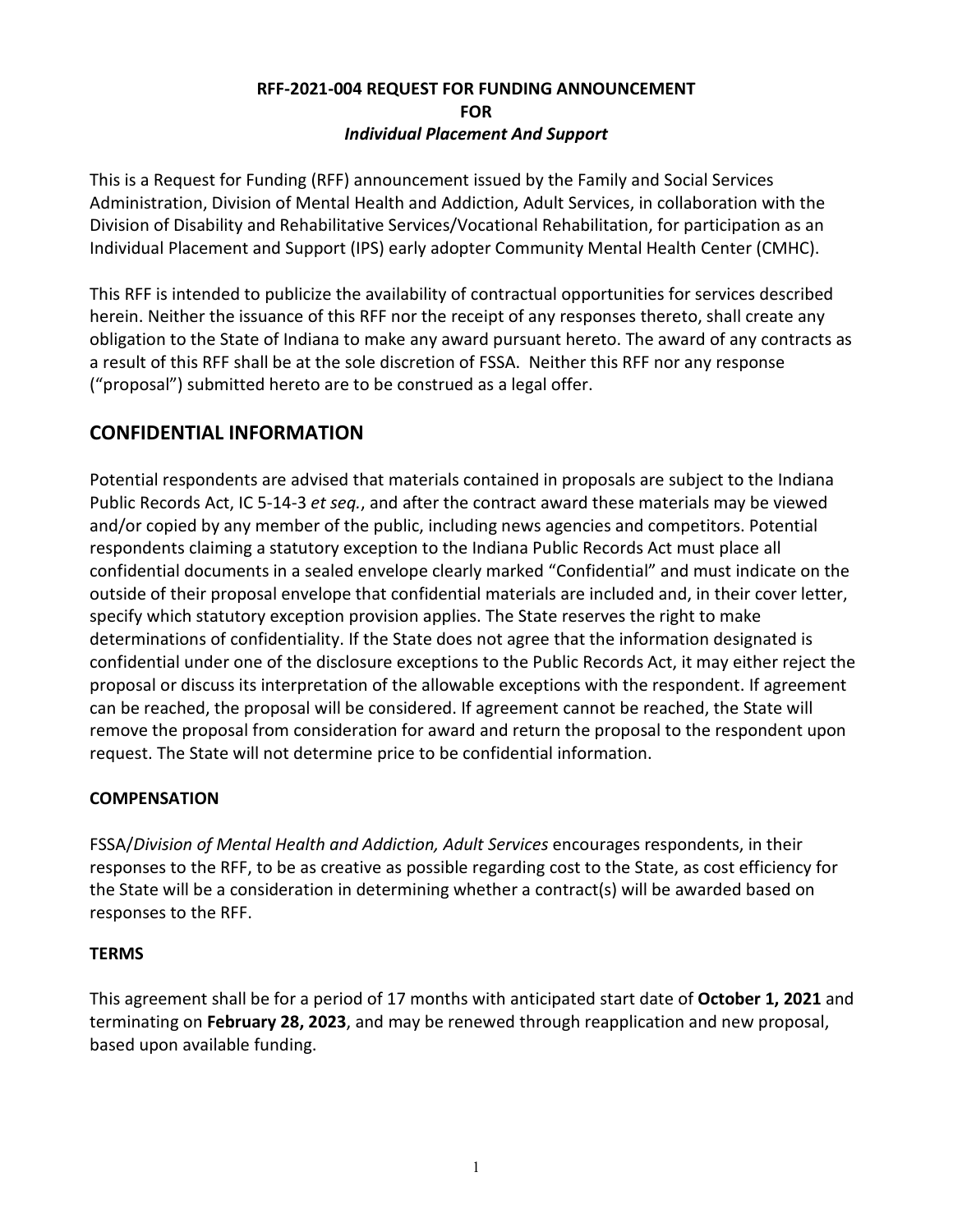### **WHERE TO SUBMIT PROPOSALS**

Respondents interested in providing these services to FSSA/Division of Mental Health and Addiction should submit an electronic proposal to:

### **Kelsi Linville**

Family and Social Services Administration *Division of Mental Health and Addiction Adult Services* Email Address: [kelsi.linville@fssa.in.gov](mailto:kelsi.linville@fssa.in.gov)

The submission must include:

- 1. Cover Letter
- 2. Written Proposal
- 3. Completion of the *IPS Application Checklist* (Attachment A)
- 4. Completion of the *Budget Summary* (Attachment B)
- 5. Completion of the *Respondent Information* (Attachment C)
- 6. Agency organizational chart showing the location of employment services within the agency and listing each staff who will be involved with IPS.
- 7. Required letters of support, or written assurance, as applicable.

Proposals must be received no later than 4:30 p.m. Eastern Time on **June 14, 2021**. Proposals received after 4:30 p.m. will not be considered. Proposals must be delivered in electronic format with all appropriate forms and in the subject heading of the electronic mail should state:

## **RESPONSE TO REQUEST FOR FUNDING** *RFF 2021-004 Individual Placement and Support*

No more than one proposal per respondent should be submitted. In the cover letter, please indicate the principal contact for the proposal along with a telephone number and email. **All proposals must have an electronic mailing address included.** 

A webinar providing an overview of the RFF and requirements will be held May 13, 2021 at 10:00 AM Eastern Time. **Participants must register in advance for this meeting:**

## <https://zoom.us/meeting/register/tJYsdeyoqTkrHtzGvsrgOM7pYUoRtXSTqUXB>

After registering, you will receive a confirmation email containing information about joining the meeting.

Any questions regarding this RFF must be submitted in electronic format to [kelsi.linville@fssa.in.gov](mailto:kelsi.linville@fssa.in.gov) no later than **4:30 p.m. Eastern Standard Time on May 21, 2021**. **Questions received after 4:30 p.m. may not be considered**. Please keep questions brief and of high priority. Please utilize the following subject heading for emails regarding questions:

## *Questions: RFF 2021-004 Individual Placement and Support*

Responses to all questions will be posted at<https://www.in.gov/fssa/dmha/funding-information/>.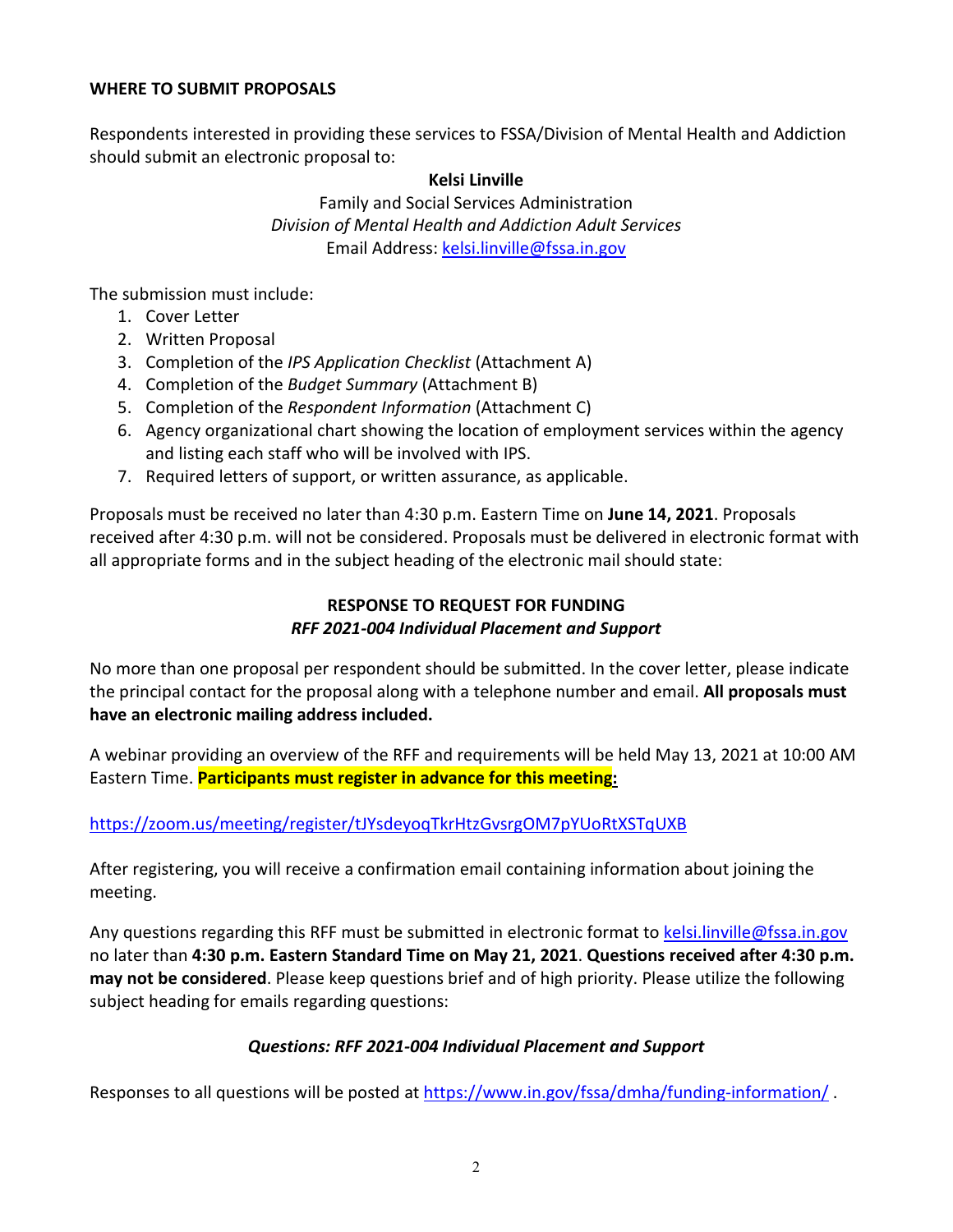All inquiries are to be directed to **Kelsi Linville** and are not to be directed to any other staff member of FSSA. Such action may disqualify respondent from further consideration for a contract as a result of this RFF.

## **SCOPE OF WORK**

Funds have been secured through the Mental Health Block Grant for the Family and Social Services Administration, through the Division of Mental Health and Addiction (DMHA) to facilitate the employment of individuals with mental health conditions through the implementation of Individual Placement and Support (IPS). It is anticipated there will be \$350,000 available for equitable distribution to up to four Community Mental Health Centers (CMHCs) who are interested in becoming 'Early Adopters' of IPS.

DMHA and Vocational Rehabilitation (VR) have been working jointly since 2019 to improve competitive integrated employment for individuals with mental health diagnoses. Employment leads to better health, and unemployment leads to poor health and social disconnection. Research shows that people with mental health diagnoses lose 10 to 25 years of life from modifiable health conditions.

## **Employment Is A Health Intervention**

The fastest and most efficient way to help people with serious mental illness get and keep jobs is by using the Evidence Based Practice of IPS Supported Employment. Twenty-eight randomized controlled trials showed a significant advantage for IPS, with a mean of 56% achieving competitive employment vs 23% for those in the cohort without IPS. Medicaid expenditures are reduced by 20-40% for those that work, per various studies.

Characteristics of IPS Supported Employment:

- It is an evidence-based practice
- Practitioners focus on each person's strengths
- Work promotes recovery and wellness
- Practitioners work in collaboration with state vocational rehabilitation counselors
- IPS uses a multidisciplinary team approach
- Services are individualized and last as long as the person needs and wants them
- The IPS approach changes the way mental health services are delivered
- Incorporates 8 Principles (outlined below)

To implement this practice, DMHA and VR are working collaboratively with and across agencies and departments to create policies and funding methods to support it. **CMHCs who are interested in becoming early adopters of IPS are eligible to respond to this RFF.**

Indiana has successfully applied for and is eligible to receive training and technical assistance from national subject matter experts through the U.S. Department of Labor to plan for and implement IPS in Indiana. The early adopters of IPS, through this RFF, will assist the state in determining the longterm braiding and sequencing of various sources of funding to support persons with mental health diagnoses to obtain and maintain competitive, integrated employment. In addition to block grant funds and a specialized VR rate (detailed below), the early adopters will receive technical assistance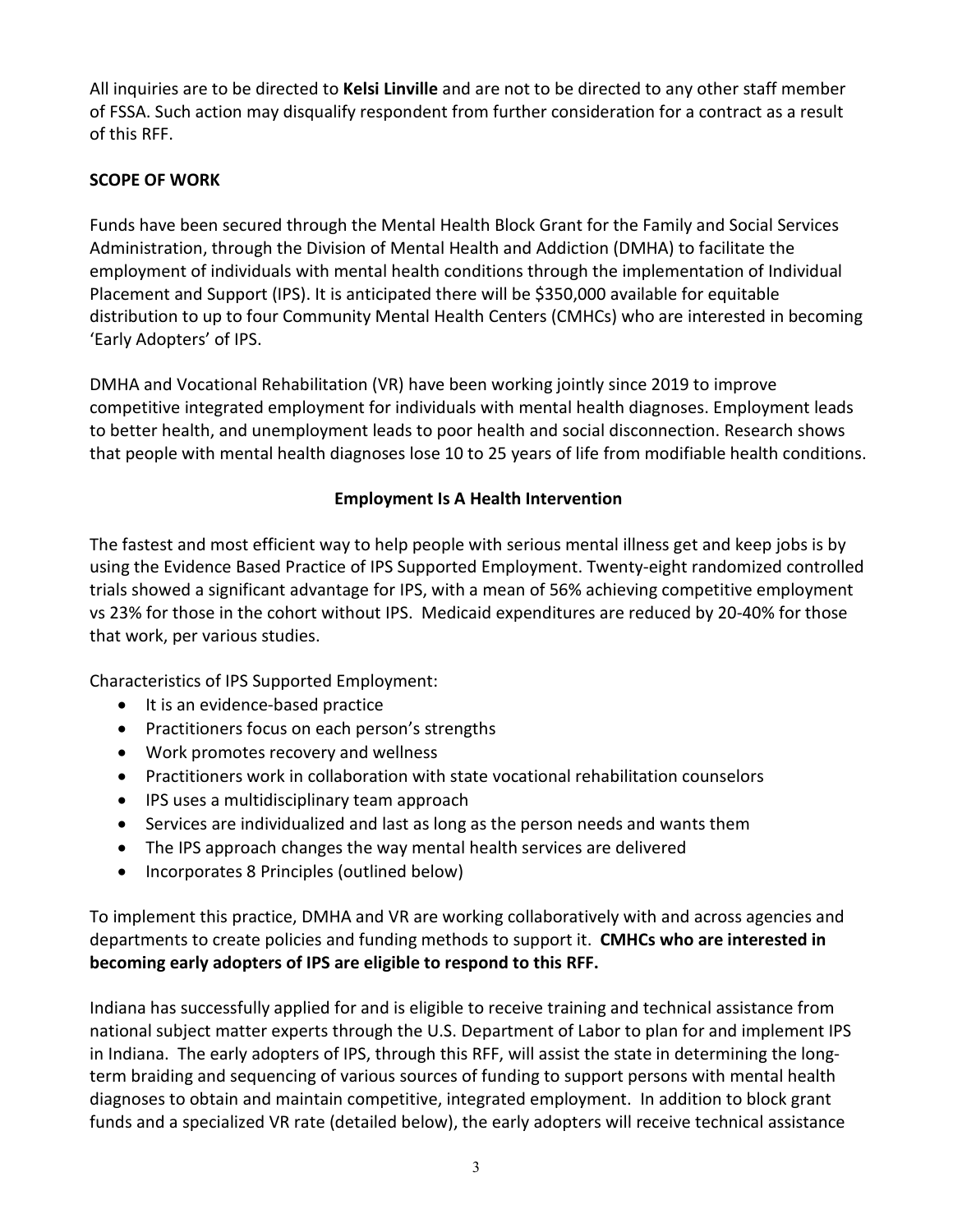and training with the support of the federally funded subject matter experts assigned to Indiana. The technical assistance and training will involve CMHC leadership, clinical and employment personnel, and persons with lived experience to work together to implement the eight principles of IPS, leading to systemic change in how mental health services are provided. The principles are:

- 1. **Focus on Competitive Employment**: Agencies providing IPS services are committed to competitive employment as an attainable goal for people with behavioral health conditions seeking employment. Mainstream education and specialized training may enhance career paths.
- 2. **Eligibility Based on Client Choice**: People are not excluded based on readiness, diagnoses, symptoms, substance use history, psychiatric hospitalizations, homelessness, level of disability, or legal system involvement.
- 3. **Integration of Rehabilitation and Mental Health Services**: IPS programs are closely integrated with mental health treatment teams.
- 4. **Attention to Worker Preferences**: Services are based on each person's preferences and choices, rather than providers' judgments.
- 5. **Personalized Benefits Counseling**: Employment specialists help people obtain personalized, understandable, and accurate information about their Social Security, Medicaid, and other government entitlements.
- 6. **Rapid Job Search**: IPS programs use a rapid job search approach to help job seekers obtain jobs directly, rather than providing lengthy pre-employment assessment, training, and counseling. If further education is part of their plan, IPS specialists assist in these activities as needed.
- 7. **Systematic Job Development**: Employment specialists systematically visit employers, who are selected based on job seeker preferences, to learn about their business needs and hiring preferences.
- 8. **Time-Unlimited and Individualized Support**: Job supports are individualized and continue for as long as each worker wants and needs the support.

While the federally funded subject matter experts work with Indiana to develop the state infrastructure to implement and expand evidence-based employment services for people with mental health conditions, the early adopters will be doing the same within their community mental health centers, working closely with DMHA and VR in creating a feedback loop. Technical assistance and training will be individualized for each CMHC based upon an IPS Readiness Checklist completed with IPS early adopter CMHCs.

For awardees under this RFF (IPS early adopter CMHCs), VR will fund employment services with a combination of milestone payments and hourly IPS service funding. Milestone rates are outlined in th[e VR Employment Services Manual.](https://www.in.gov/fssa/ddrs/files/VR-Manual-of-Employment-Services-February-2019.pdf) Hourly VR IPS funding will be paid at the same rate as Medicaid Rehabilitation Option (MRO) skills training. While early adopter CMHCs will provide feedback to define this unique VR IPS hourly service more specifically, it is expected that this service will be used to support VR eligible individuals with mental health conditions in developing a career profile and obtaining supported employment services (for those with the most significant disabilities) or shortterm on-the-job supports. Additionally, VR IPS hourly services may be utilized to support extended services for youth with the most significant disabilities. The VR IPS hourly service may be used to support employment related activities for individuals not eligible for MRO funding. For individuals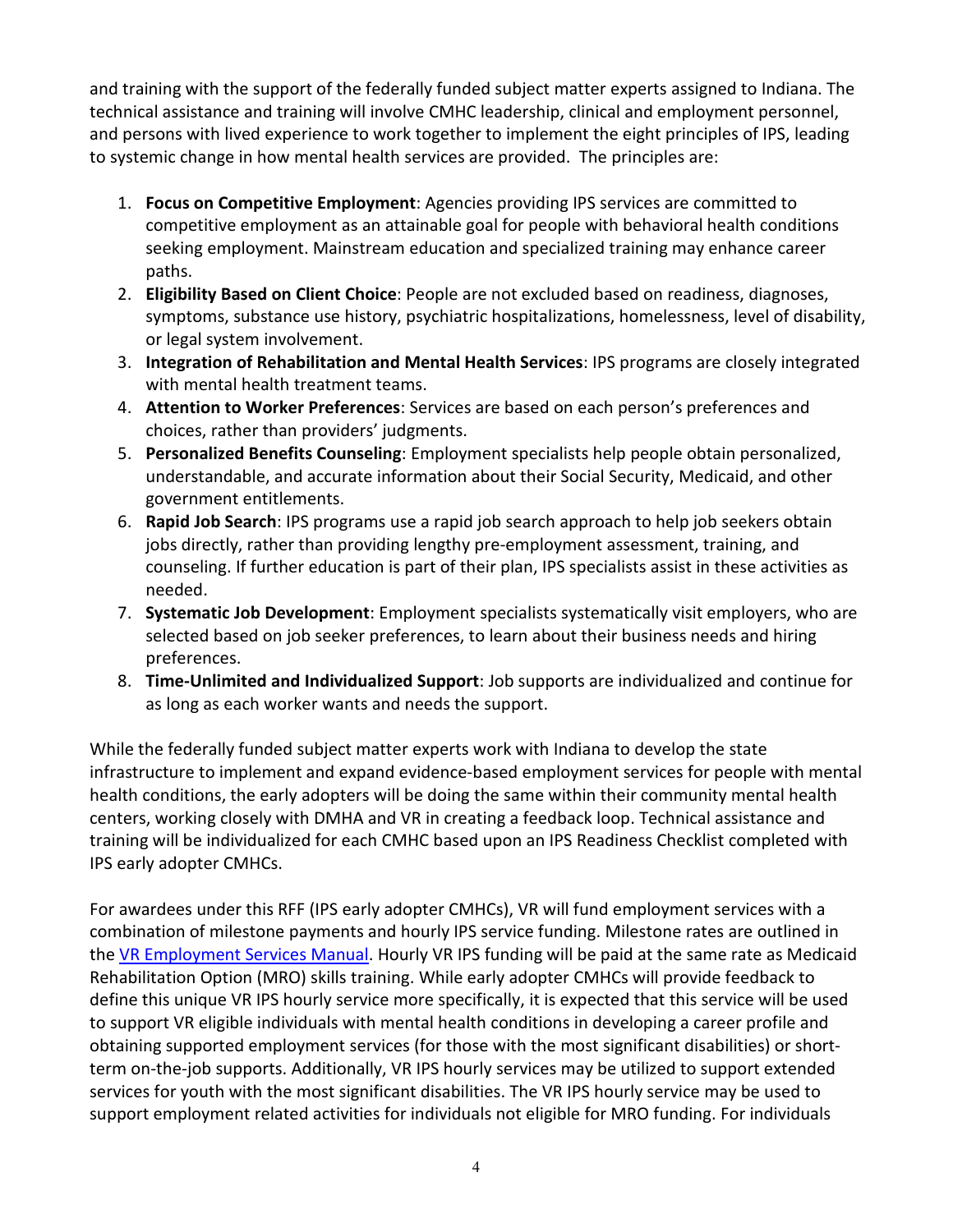who are eligible for MRO or other funding sources, VR IPS hourly service funding may support employment services that are not billable under those other funding options.

Basic VR funding structure for IPS early adopter CMHCs:



Each CMHC will engage in the following technical assistance and training (provided by federally funded subject matter experts) during the first 6 to 8 months

- 1.) Two-day training/Technical Assistance (within 30 days)
	- a. Day 1: Half day kick-off, meeting with leadership, IPS for mental health teams, joining a vocational unit meeting
	- b. Day 2: One-day job development training
- 2.) Two-day training/TA (Virtual) (within 30-60 days)
	- a. Day 1: Engaging people in the employment process, developing the career profile, disclosure and job supports.
	- b. Day 2: Fidelity Overview
- 3.) One-day training/TA (Virtual) (within 30-60 days)
	- a. Day 1: IPS Supervisor's training and documentation for IPS.
- 4.) Two-day baseline fidelity review (6-8 months after site kickoff)

IPS is an evidence-based practice and must be implemented with fidelity. Each early adopter CMHC will have a baseline fidelity review (within 6-8 months from site kickoff). Information from this fidelity review will inform further training and technical assistance needs of the CMHC. Annual fidelity reviews will occur during the term of the project.

The IPS Supported Employment Fidelity Scale defines the critical elements of IPS to differentiate between programs that have fully implemented the model and those that have not. The scale includes a description of 25 items that can be rated on a scale of 1 to 5. The Supported Employment Fidelity Scale has been validated, meaning that programs with higher fidelity scores have been shown to achieve higher employment outcomes for IPS clients. The IPS Supported Employment Fidelity Scale is a guide for program leaders and practitioners to improve their programs so that more people work. More information about fidelity will be provided to CMHCs who are awarded contracts from this RFF.

Indiana has a long-term goal of increasing the number of CMHCs that provide IPS to individuals that are served. In the short-term, early adopter CMHCs will be provided enhanced funding to support IPS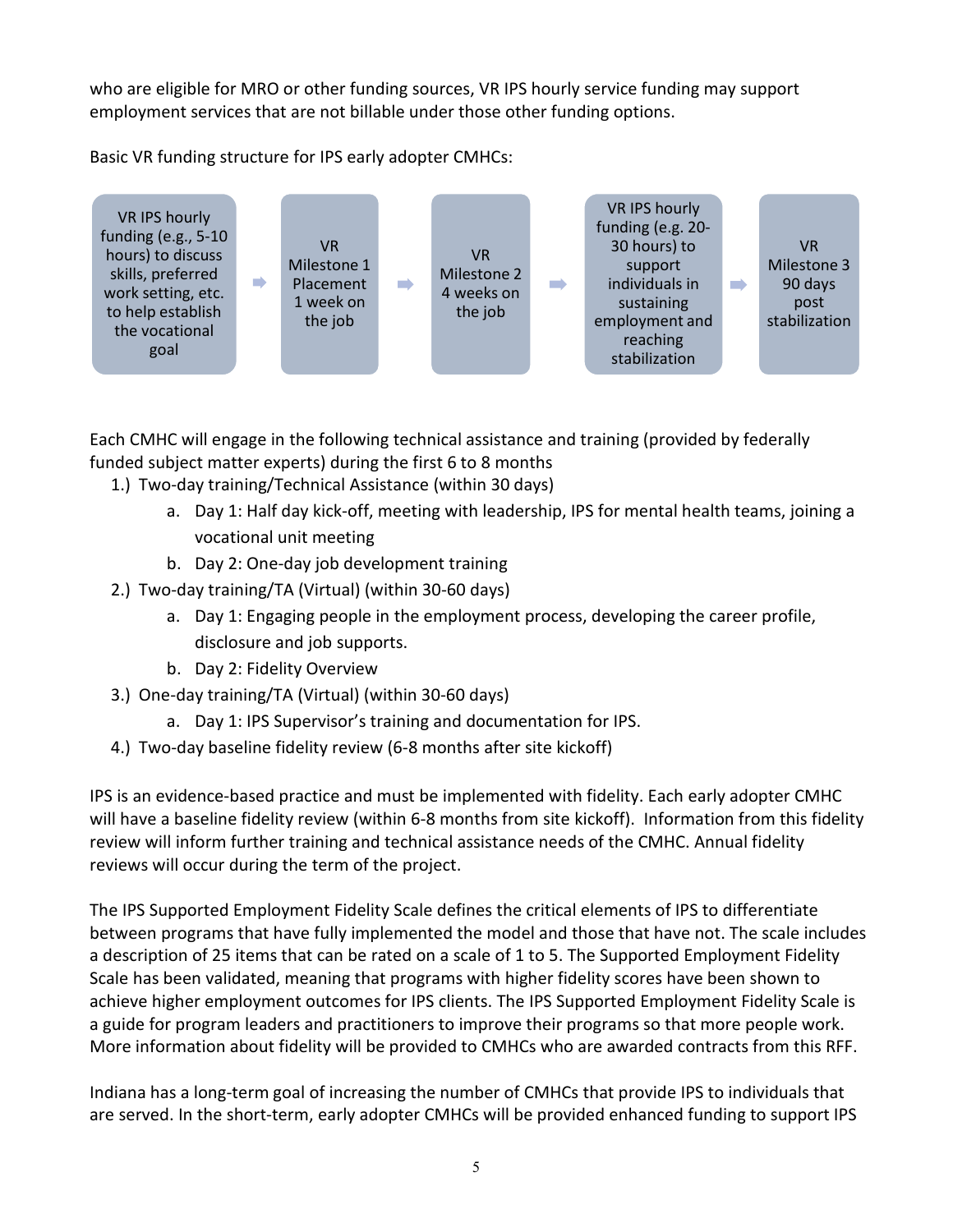within their organizations. These early adopter CMHCs will be expected to provide feedback to the State on the local implementation, which will inform systemic alignment of policy and braiding and sequencing of funding to support a widespread IPS implementation long-term.

Please see [https://ipsworks.org](https://ipsworks.org/) for more information on IPS. Additionally, please see Indiana's draft strategic plan goals (Attachment E) supporting IPS implementation and sustainability.

**Awardees under this RFF will be expected to have employment staff in place at project kickoff, estimated to be October 1, 2021.** 

## **TIME FRAME\***

| May 7, 2021     | RFF sent to potential applicants                   |
|-----------------|----------------------------------------------------|
| May 13, 2021    | Webinar outlining RFF expectations                 |
| May 21, 2021    | RFF questions due                                  |
| May 28, 2021    | State written response to questions will be posted |
| June 14, 2021   | RFF proposals due                                  |
| July 9, 2021    | Award letters sent                                 |
| October 1, 2021 | Contract effective date                            |
|                 |                                                    |

\*Timelines are estimates and subject to change.

## **CONTRACT**

Selected applicants will receive a seventeen (17) month contract (October 1, 2021 to February 28, 2023) with an annual renewal option through reapplication and new proposal, for up to two additional years.

## **FUNDING**

It is anticipated there will be \$350,000 available for equitable distribution to up to four Community Mental Health Centers who are committed to becoming 'Early Adopters' of IPS. Individual award amounts will not exceed \$100,000.

Potential respondents shall develop a budget appropriate to their organization's capabilities to begin implementation of IPS, not to exceed \$100,000. Submitted budget amount is subject to review by the *Division of Mental Health and Addiction* and can be modified for those respondents selected to receive an award.

Additionally, a designated VR IPS hourly fee-for-service as described above, will be utilized exclusively by IPS early adopter CMHCs awarded through this RFF, along with traditional VR milestone funding, to support clients in obtaining IPS during the term of this agreement. VR dollars may be braided with MRO dollars or other resources to support eligible individuals with mental health conditions who receive IPS services through the early adopter CMHCs.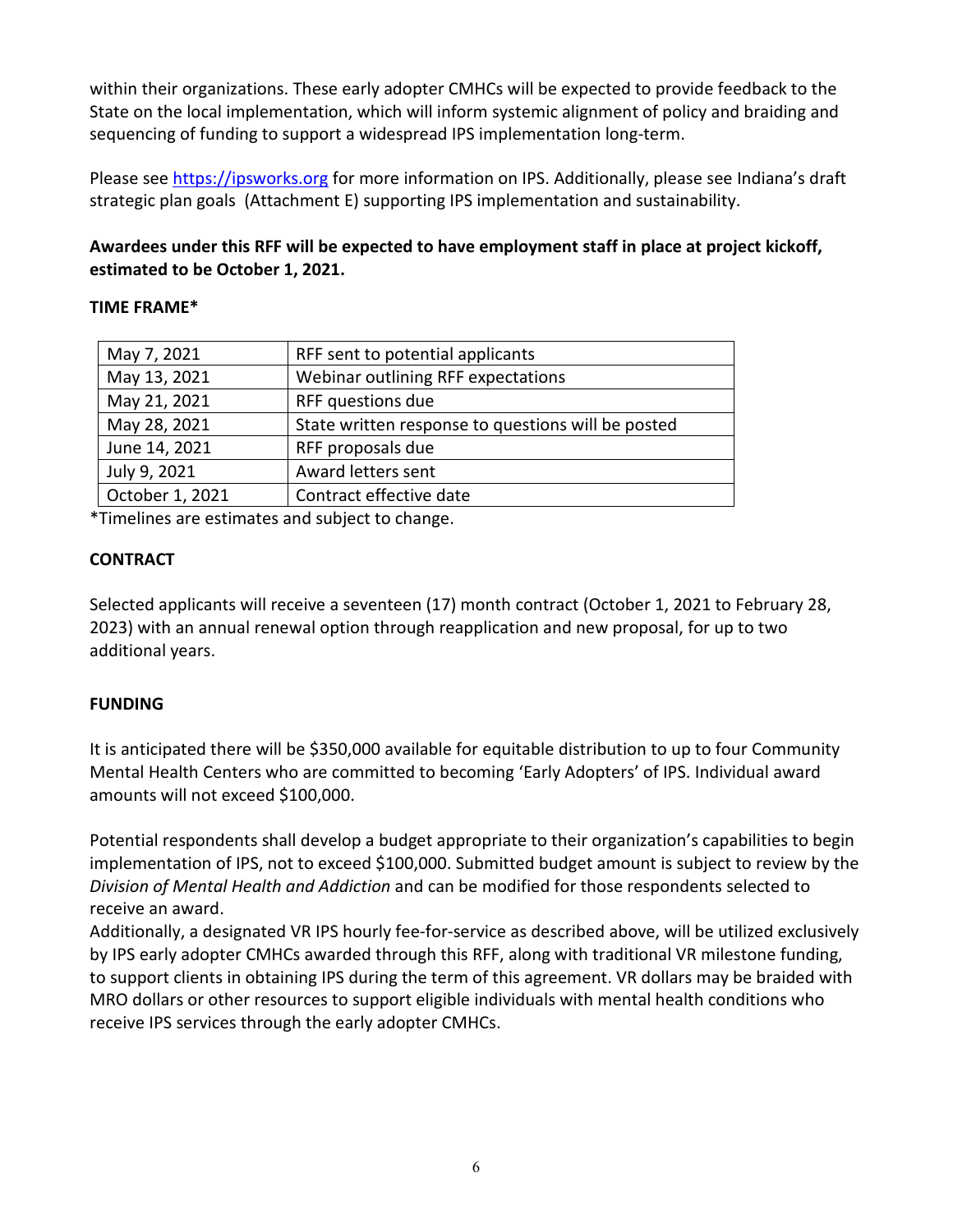### **TARGET POPULATION**

Individuals with mental health diagnoses who are served by a Community Mental Health Center and **who are eligible for Indiana Vocational Rehabilitation services**.

### **RFF APPLICANT ELIGIBILITY**

- 1. Community mental health centers (CMHCs), licensed by DMHA, and
- 2. CMHC is an approved VR services provider for the provision of employment services OR provide written assurance that CMHC will register to become a VR provider of employment services within 45 days after notice of award.

## **ALLOWABLE COSTS**

Please note the intention of awarding block grant funds through this RFF is to provide seed money that will offset implementation costs incurred in the adoption of a new evidence-based practice. One of the goals of Early Adopter CMHC sites is to allow the State to refine the braiding and sequencing of funds to support IPS, so funds awarded through this RFF will provide financial support during this refining process.

- 1. Staff costs (portion of salary and fringe not otherwise supported through available reimbursement streams)
- 2. Equipment for Program (Nonexpendable personal property that has an acquisition cost of \$50.00 or more)
- 3. Indirect costs should not exceed 5% of the total cost of the allotted contract amount. Indirect costs are those which are necessary for the operation of the organization but are not incurred specifically for any one project or program. Familiarity with the types of costs included in the indirect cost pool provides a basis for assuring that these costs are not being charged as direct costs. Common examples of indirect costs are:
	- a. General management president, vice president, executive director, etc.
	- b. General organizational expenses insurance, taxes, legal services, telephone expenses, etc.
	- c. Administrative services personnel, administration, accounting, procurement, grant/contract administration, business office, etc.
	- d. Operation and maintenance of facilities utilities, janitorial services, repairs, etc.
	- e. Depreciation or use allowances on the buildings and equipment
	- f. Fringe benefits applicable to administrative staff and fringe benefits applicable to project staff

## **SELECTION PROCESS AND CRITERIA**

Organizations must submit a written proposal that addresses the following four items to be considered for this opportunity:

1. Have demonstrated capacity to maintain competent and well-trained staff to carry out program tasks. Staff are onboarded by project kickoff, estimated to occur October 2021.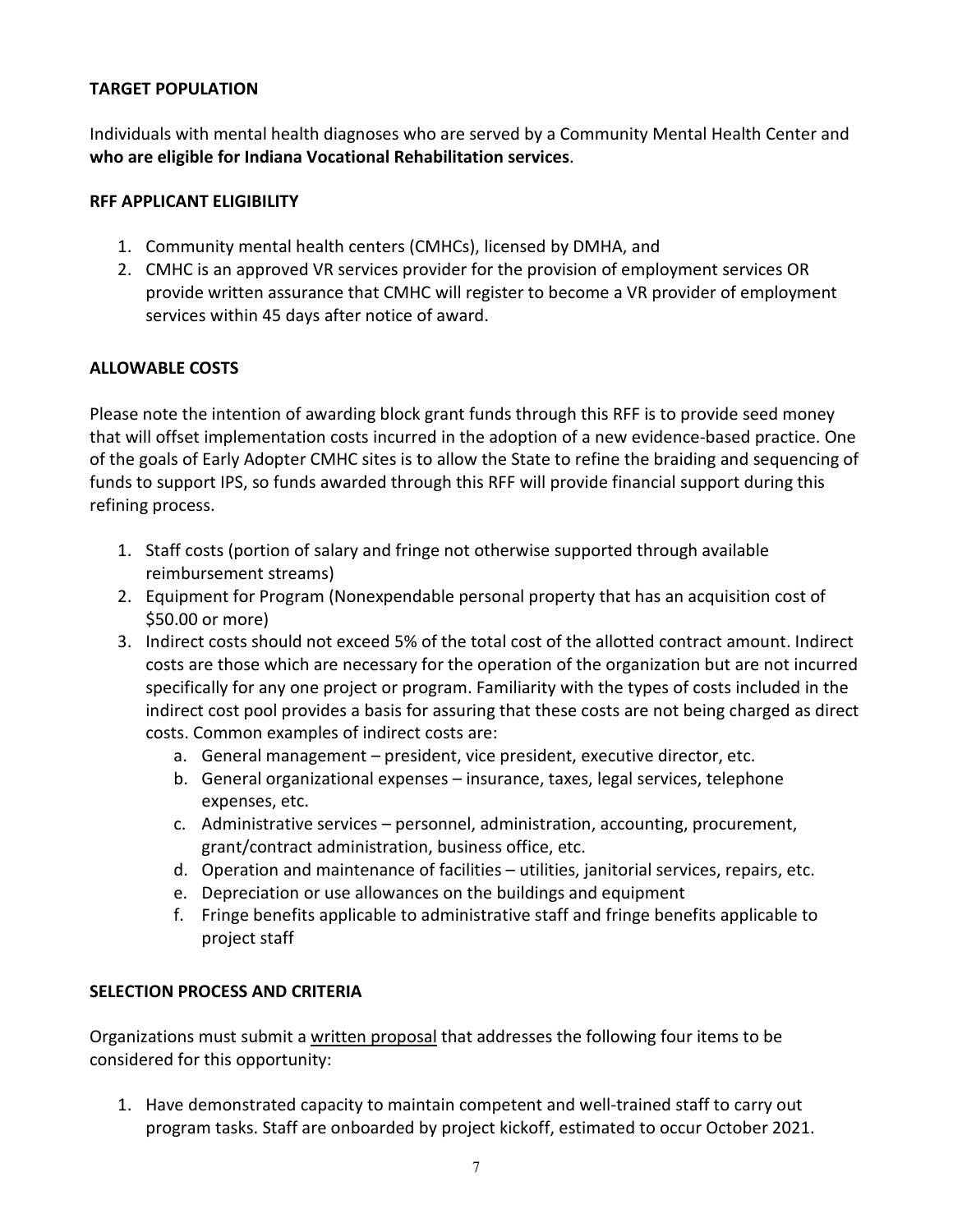- 2. Have demonstrated culturally competent range of services. The proposal must include a clear description of how the applicant will provide services to eligible participants who identify as members of groups that are traditionally underserved or high risk. The proposal must identify the social consequences and impact that health disparities have on the target community. This includes health disparities occurring across dimensions including but not limited to race, religion, ethnicity, nationality, gender, age, disability, sexual orientation, and socioeconomic status. The purpose of this section is to demonstrate an understanding of the need to address health disparities during services, the ways health disparities negatively impact quality of life for populations at risk, and the impact health disparities have on the community.
- 3. Have demonstrated capacity for collecting program data and submitting it in a monthly format. (See Attachment D for sample reporting format)
- 4. In addition to submission of a written proposal addressing all eligibility criteria, and items 1-3 above, the following documents must also be completed and submitted with the RFF response:
	- a. Completion of the *IPS Application Checklist* (Attachment A)
	- b. Completion of the *Budget Summary* (Attachment B)
	- c. Completion of the *Respondent Information* (Attachment C)

Proposals will be reviewed and scored by a committee selected by the *Division of Mental Health and Addiction*. The scores of each applicant will be averaged into a final score. Final selection of the awards, however, will be made by the Division Director or designee. The procedure for evaluating the proposals against the evaluation criteria will be as follows:

- 1. Each proposal will be evaluated based on the categories listed below. A point score will be established for each response in each category.
- 2. Based on the results of the evaluation, the proposal(s) determined to be most advantageous to the target population, considering all of the evaluation factors, may be selected by the State for further action.

Proposals will be evaluated based upon the proven ability of the respondent to meet the goals of the program in a cost-effective manner. Specific categories and criteria are:

## 1. **Eligibility (Pass/Fail)**

a. All eligibility criteria as outlined in "Eligible RFF Applicants" above must be met; applicants not meeting all criteria will not be considered for award

## 2. **Completed written proposal** (20 points)

- a. Demonstrated capacity to train and maintain staff
- b. Demonstrated culturally competent services
- c. Demonstrated capacity for program data collection
- 3. **IPS Application Checklist** (48 points)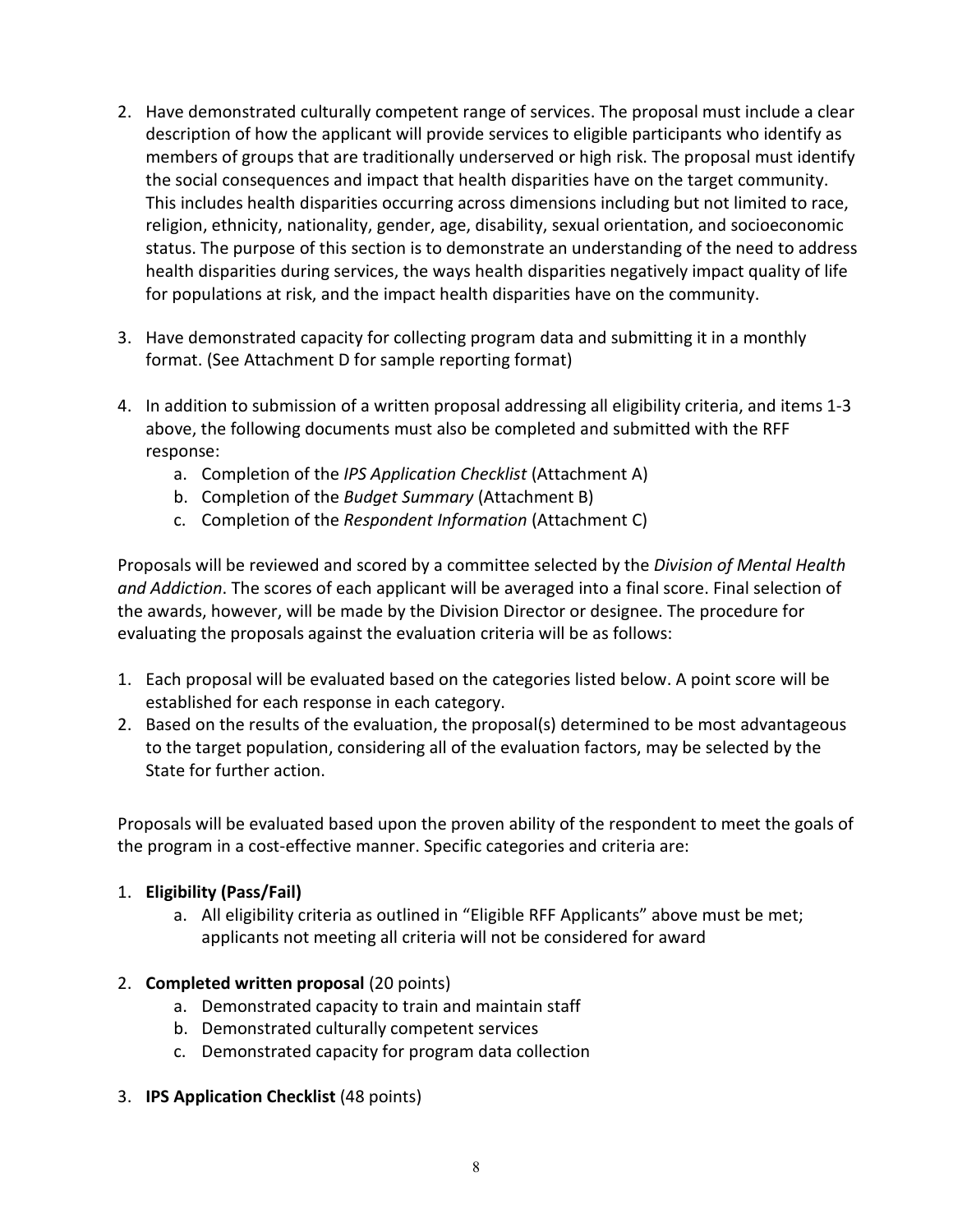## 4. **Letters of Support** (12 points)

- a. Include letter of support from CMHC agency leadership demonstrating commitment to become an early adopter of IPS
- b. For current VR providers: Include letter(s) of support from local VR office(s) **-OR-**
- c. If not a current VR provider: include written assurance that the CMHC will register to become a VR provider within 45 days of notice of award

## 5. **Budget and Cost Effectiveness** (20 points)

- a. Budget is adequate to support the project
- b. Costs are reasonable in relation to the objectives of the project
- c. Budget support actions needed for initial implementation of IPS.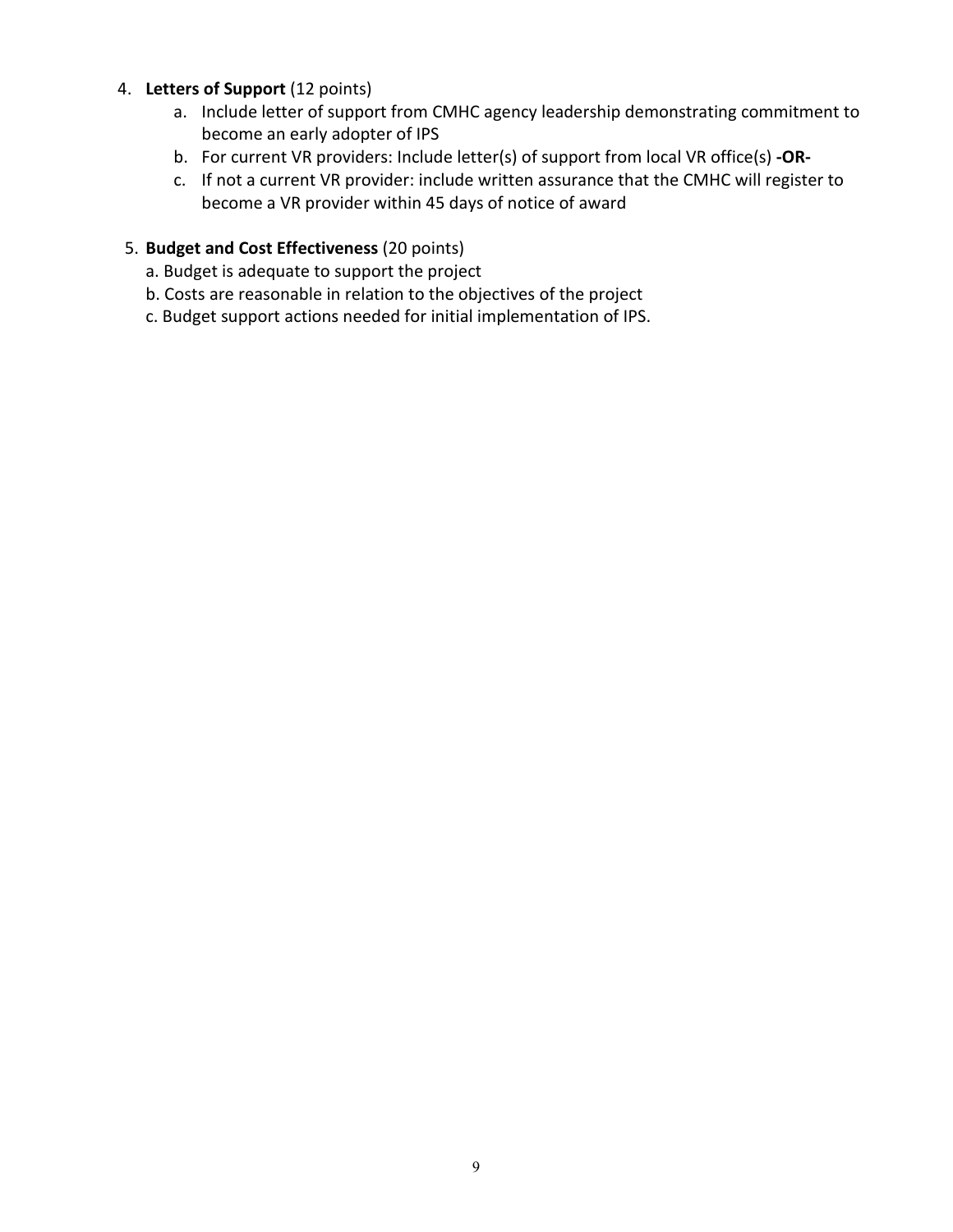### **ATTACHMENT A IPS APPLICATION CHECKLIST**

*Responses will be reviewed as part of the RFF evaluation process. Additionally, responses will assist DMHA in identifying technical assistance and training needs to support the early adopter CMHC to implement IPS. Please note, it is not expected that respondents will have adopted all areas outlined in this checklist at the time proposals are submitted. Early adopter CMHCs will work toward implementation of required components during the contract period of performance, with technical assistance provided by state and national partners. Provide all responses below or transfer to a separate document.*

**1) What has the agency done to promote the idea of employment as part of recovery? Why does the agency leadership want to become an early adopter of IPS?** 

| Response: |  |
|-----------|--|
|           |  |
|           |  |
|           |  |
|           |  |
|           |  |
|           |  |
|           |  |
|           |  |
|           |  |
|           |  |

- **2) How will the agency leadership be involved in the implementation of IPS? Response should include, but is not limited to the following:**
- **a.** Which members of the agency leadership will be participating in training and technical assistance offered by national subject matter experts?
- **b.** How does agency leadership anticipate employment services, specifically IPS, will become embedded in agency administration/agency culture?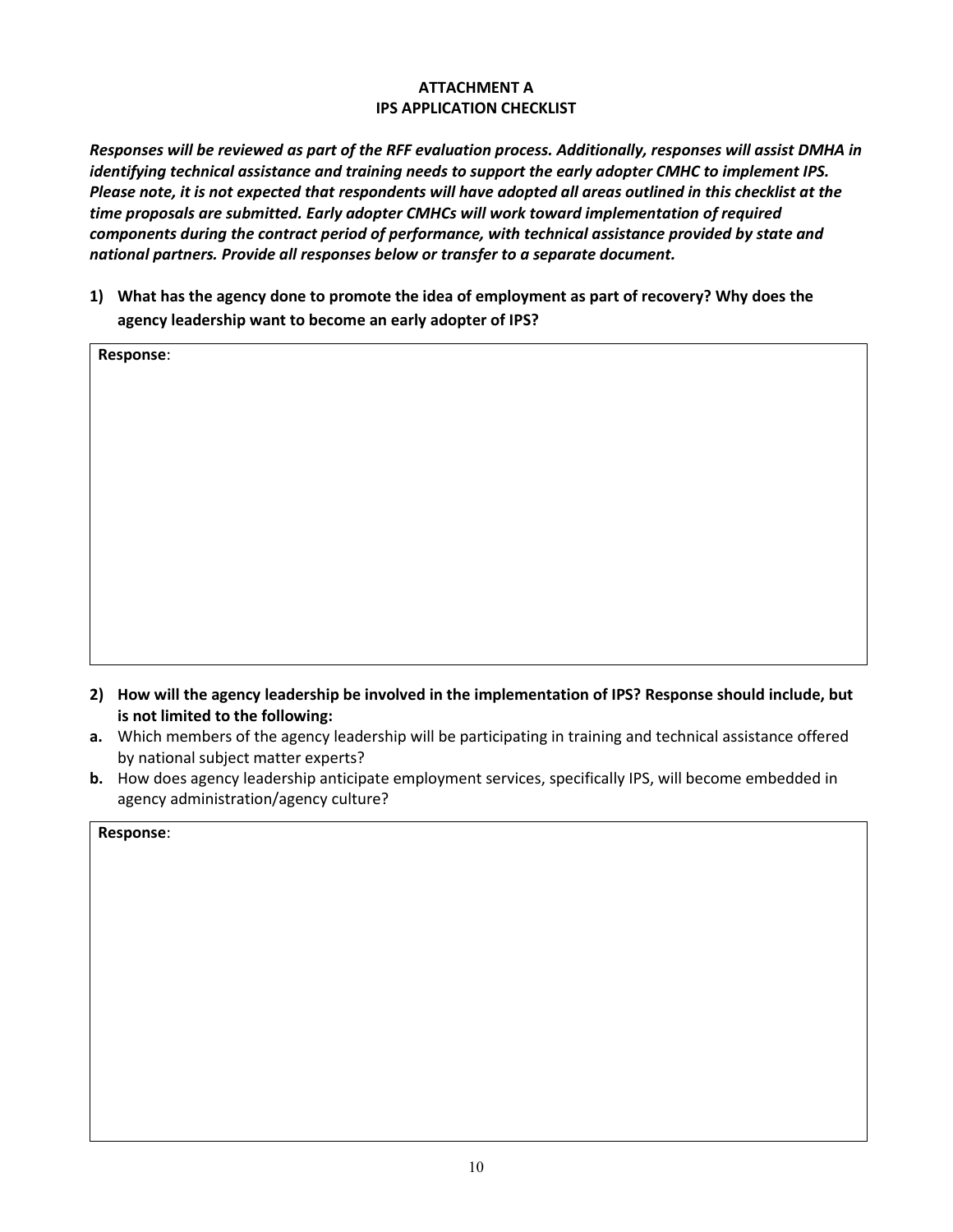- **3) Identify necessary revisions, if applicable, to current CMHC policy/procedure/practices, to ensure clinical and employment staff implement IPS with fidelity, adhering to each of the 8 principles. Include applicable CMHC training needs for implementing each principle.**
- **a. Principle 1: Focus on Competitive, Integrated Employment**: Agencies providing IPS services are committed to competitive employment as an attainable goal for people with behavioral health conditions.

| Response: |  |  |
|-----------|--|--|
|           |  |  |
|           |  |  |
|           |  |  |
|           |  |  |
|           |  |  |
|           |  |  |
|           |  |  |
|           |  |  |

**b. Principle 2: Eligibility Based on Client Choice**: People are not excluded based on readiness, diagnoses, symptoms, substance use history, psychiatric hospitalizations, homelessness, level of disability, or legal system involvement.

**Response**:

**c. Principle 3: Integration of Rehabilitation and Mental Health Services**: IPS programs are closely integrated with mental health treatment teams.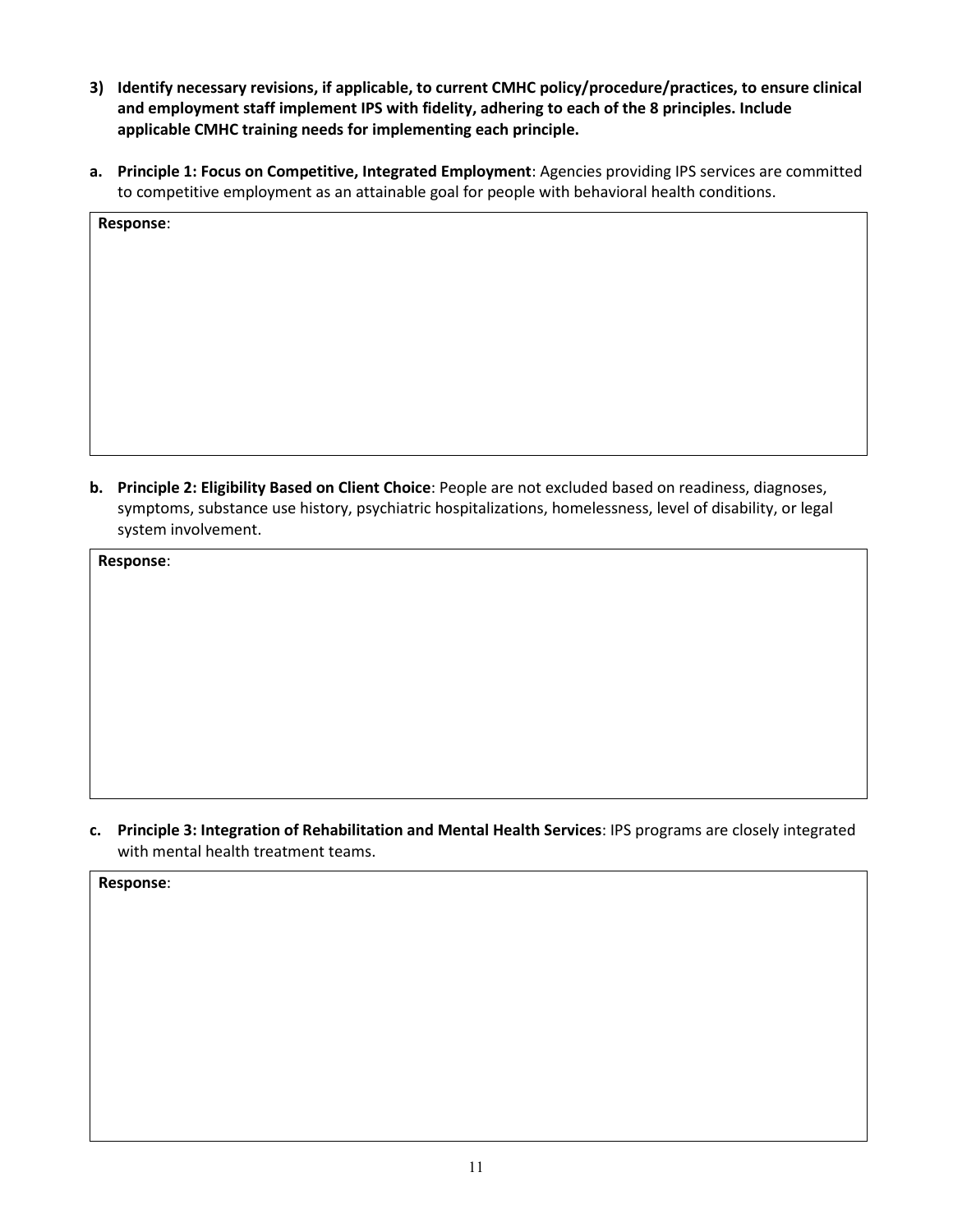**d. Principle 4: Attention to Worker Preferences**: Services are based on each person's preferences and choices, rather than providers' judgments.

**Response**:

**e. Principle 5: Personalized Benefits Counseling**: Employment specialists help people obtain personalized, understandable, and accurate information about their Social Security, Medicaid, and other government entitlements.

**Response**:

**f. Principle 6: Rapid Job Search**: IPS programs use a rapid job search approach to help job seekers obtain jobs directly, rather than providing lengthy pre-employment assessment, training, and counseling. If further education is part of their plan, IPS specialists assist in these activities as needed.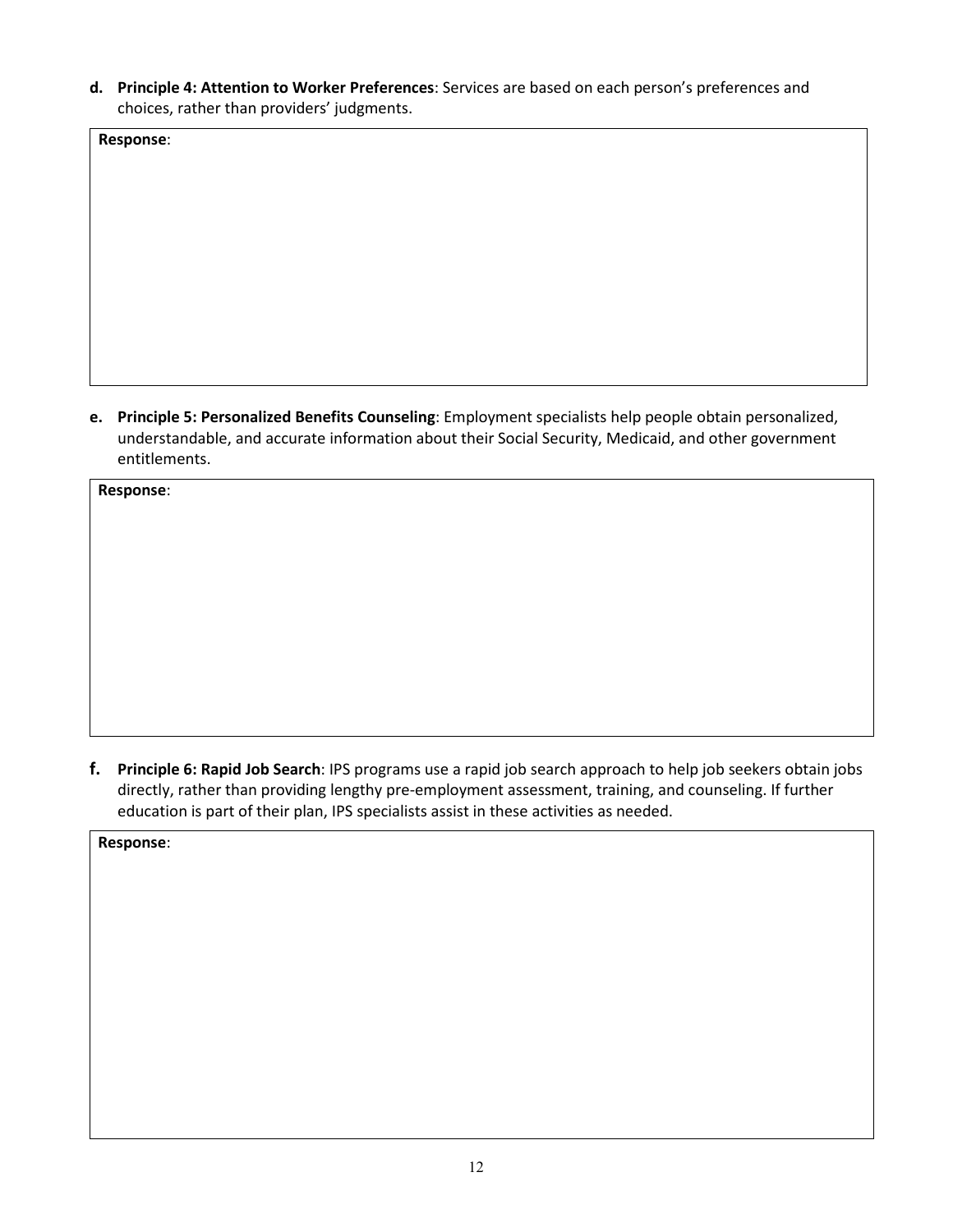**g. Principle 7: Systematic Job Development**: Employment specialists systematically visit employers, who are selected based on job seeker preferences, to learn about their business needs and hiring preferences.

**Response**:

**h. Principle 8: Time-Unlimited and Individualized Support**: Job supports are individualized and continue for as long as each worker wants and needs the support.

**Response**:

**4) Explain how the IPS supervisor will have access to agency administration to suggest new or revised policies/practices to support IPS implementation.**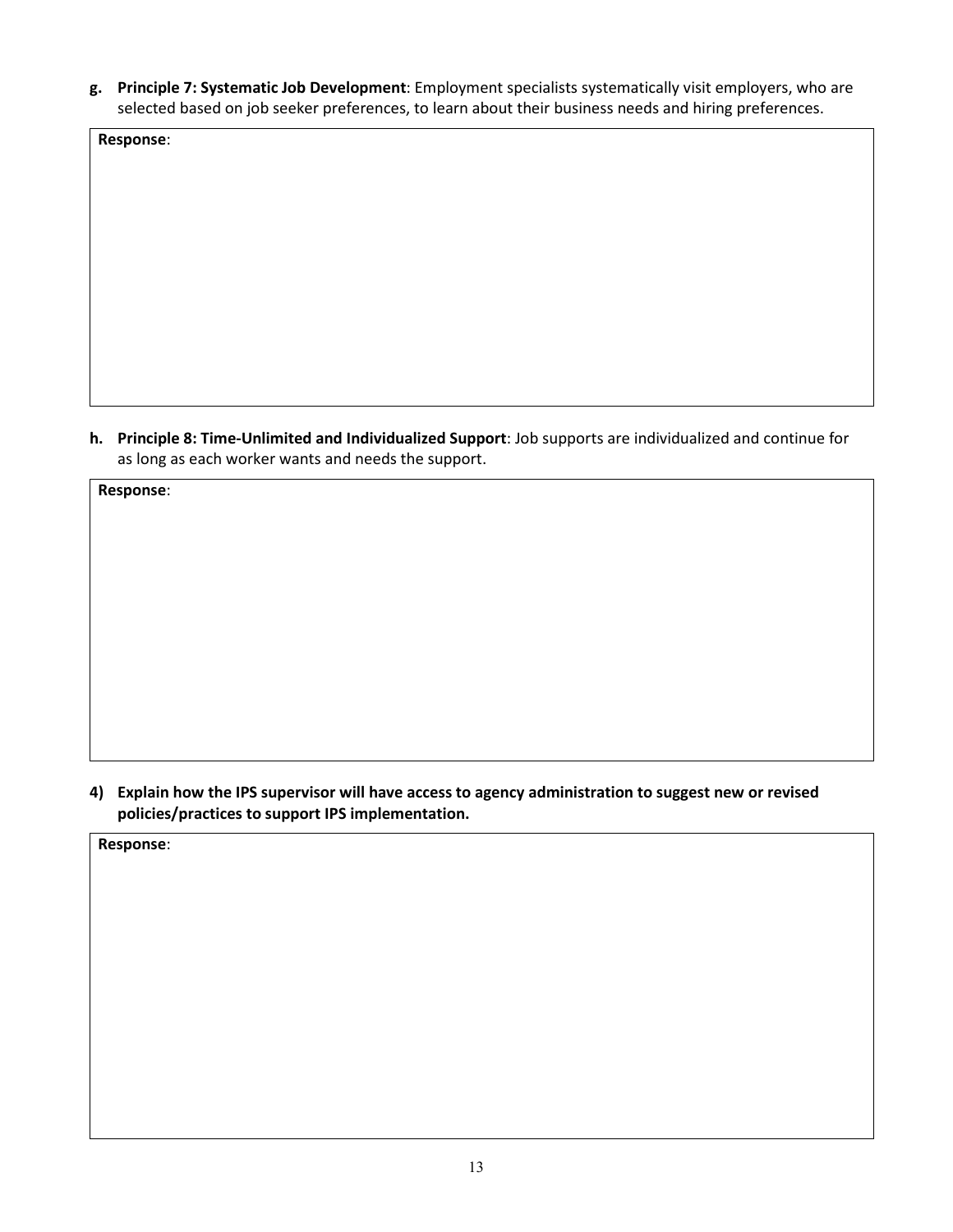**5) How does the CMHC currently support people who want to work from both a treatment and billing perspective?** 

**Response**:

## **6) How will you staff the IPS program (i.e., repurpose existing staff, hire new staff)?**

**Response**:

- **7) As stated in this RFF, IPS is a client-centered practice.**
- **a. Does your agency have a Consumer Advisory Board? If so, please describe the makeup of the board, frequency of meetings, and other relevant details.**
- **b. As your agency adopts IPS, how will you elicit client input on implementation?**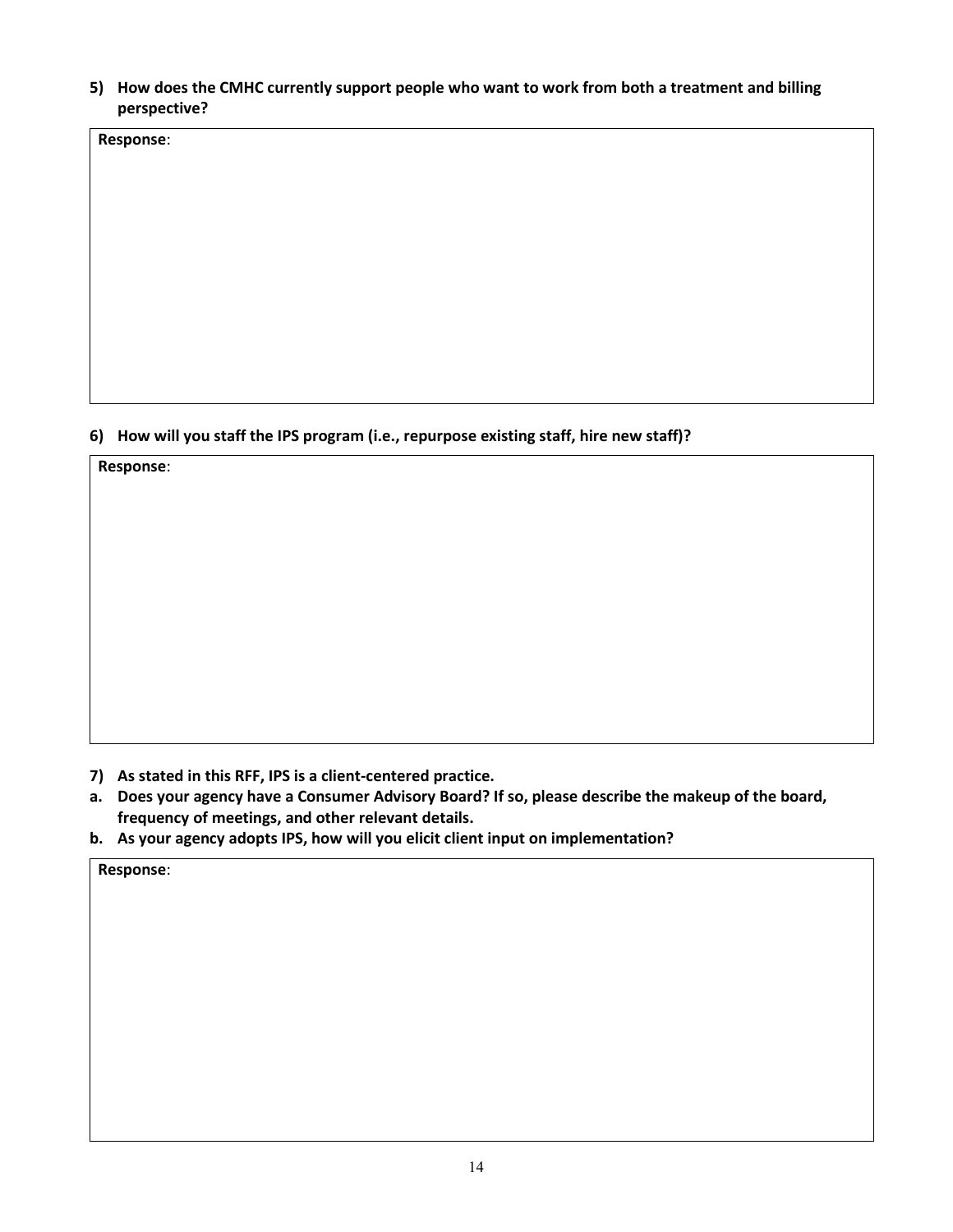## **Attachment B**

Respondent Name: \_\_\_\_\_\_\_\_\_\_\_\_\_\_\_\_\_\_\_\_\_\_\_\_\_\_\_\_\_\_\_\_\_\_\_\_\_\_

## **17 Month Figures (100%)**

| <b>Requested Expenses</b>     |  |  |
|-------------------------------|--|--|
| Personnel                     |  |  |
| 1) Staff Salaries             |  |  |
| 2) Staff Fringes              |  |  |
| <b>Non-Personnel</b>          |  |  |
| 3) Equipment                  |  |  |
| <b>Indirect Costs</b><br>4)   |  |  |
| 5) Other                      |  |  |
| <b>Total Project Expenses</b> |  |  |

State will provide reimbursement for 100% of awarded amount. Budget is not to exceed \$100,000.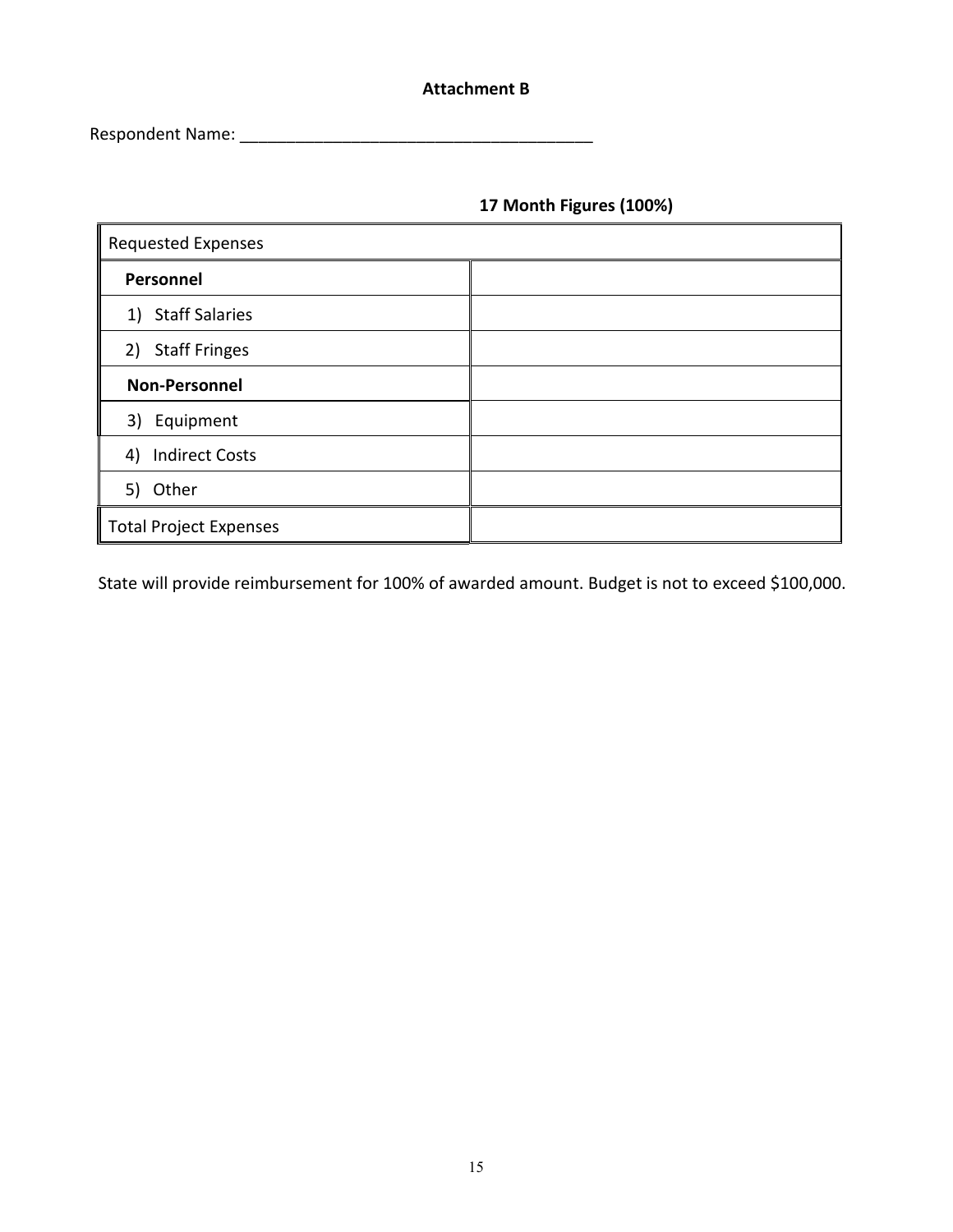# **Attachment C Respondent Information**

| 1) LEGAL NAME:                                                |
|---------------------------------------------------------------|
|                                                               |
| 2) Doing Business As (if different than legal name):          |
|                                                               |
| 3) ADDRESS:                                                   |
|                                                               |
|                                                               |
| County:                                                       |
|                                                               |
| 4) ELECTRONIC MAIL ADDRESS:                                   |
|                                                               |
| 5) TELEPHONE:                                                 |
|                                                               |
| 6) DIRECTOR NAME/TITLE:                                       |
|                                                               |
| 7) CONTACT PERSON:                                            |
|                                                               |
| 8) TAXPAYER IDENTIFICATION NUMBER <sup>1</sup> :              |
|                                                               |
| 9) DUNS Number:                                               |
|                                                               |
| 10) Type of Facility:<br>Private-                             |
| Non-Profit ()                                                 |
| Other()                                                       |
| 11) ATTACH Proof of Non-Profit Status - 501(c)(3) CERTIFICATE |
|                                                               |

<span id="page-15-0"></span><sup>&</sup>lt;sup>1</sup> Employer I.D. number or Social Security number, as appropriate, whichever is used for Federal Income Tax purposes.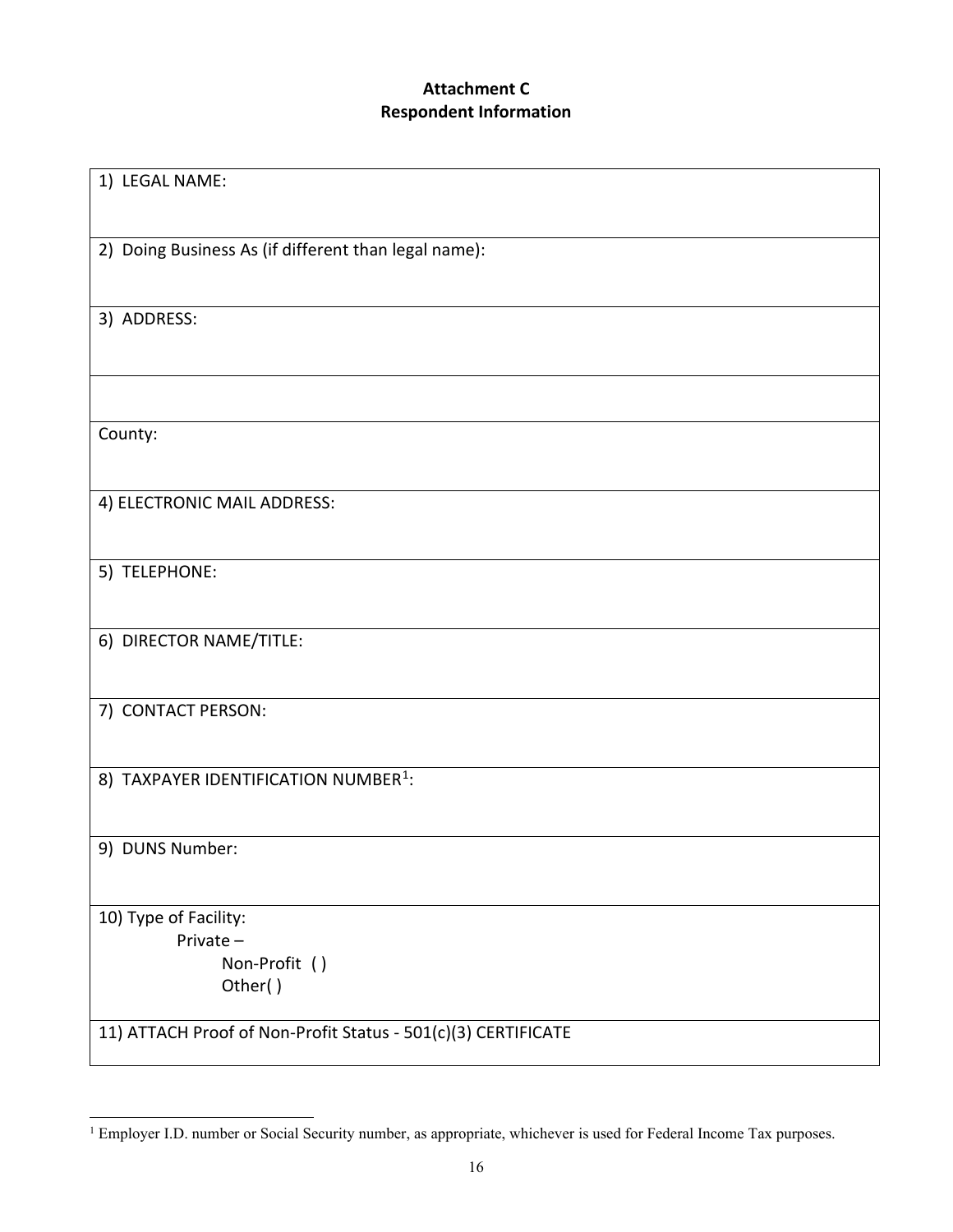## **Attachment C (cont'd)** COUNTIES TO BE SERVED

| <b>ALL</b>         | <b>HARRISON</b>   | <b>PERRY</b>      |
|--------------------|-------------------|-------------------|
| <b>ADAMS</b>       | <b>HENDRICKS</b>  | <b>PIKE</b>       |
| <b>ALLEN</b>       | <b>HENRY</b>      | <b>PORTER</b>     |
| <b>BARTHOLOMEW</b> | <b>HOWARD</b>     | <b>POSEY</b>      |
| <b>BENTON</b>      | <b>HUNTINGTON</b> | <b>PULASKI</b>    |
| <b>BLACKFORD</b>   | <b>JACKSON</b>    | <b>PUTNAM</b>     |
| <b>BOONE</b>       | <b>JASPER</b>     | <b>RANDOLPH</b>   |
| <b>BROWN</b>       | <b>JAY</b>        | RIPLEY            |
| <b>CARROLL</b>     | <b>JEFFERSON</b>  | <b>RUSH</b>       |
| <b>CASS</b>        | <b>JENNINGS</b>   | <b>SCOTT</b>      |
| <b>CLARK</b>       | <b>JOHNSON</b>    | SHELBY            |
| <b>CLAY</b>        | <b>KNOX</b>       | <b>SPENCER</b>    |
| <b>CLINTON</b>     | <b>KOSCIUSKO</b>  | ST. JOSEPH        |
| <b>CRAWFORD</b>    | LAGRANGE          | <b>STARKE</b>     |
| <b>DAVIESS</b>     | <b>LAKE</b>       | <b>STEUBEN</b>    |
| <b>DEARBORN</b>    | <b>LAPORTE</b>    | <b>SULLIVAN</b>   |
| <b>DECATUR</b>     | <b>LAWRENCE</b>   | SWITZERLAND       |
| <b>DEKALB</b>      | <b>MADISON</b>    | <b>TIPPECANOE</b> |
| DELAWARE           | <b>MARION</b>     | <b>TIPTON</b>     |
| <b>DUBOIS</b>      | <b>MARSHALL</b>   | <b>UNION</b>      |
| <b>ELKHART</b>     | <b>MARTIN</b>     | VANDERBURGH       |
| <b>FAYETTE</b>     | <b>MIAMI</b>      | <b>VERMILLION</b> |
| <b>FLOYD</b>       | <b>MONROE</b>     | <b>VIGO</b>       |
| <b>FOUNTAIN</b>    | <b>MONTGOMERY</b> | <b>WABASH</b>     |
| <b>FRANKLIN</b>    | <b>MORGAN</b>     | <b>WARREN</b>     |
| <b>FULTON</b>      | <b>NEWTON</b>     | <b>WARRICK</b>    |
| <b>GIBSON</b>      | <b>NOBLE</b>      | <b>WASHINGTON</b> |
| <b>GRANT</b>       | <b>OHIO</b>       | <b>WAYNE</b>      |
| <b>GREENE</b>      | <b>ORANGE</b>     | <b>WELLS</b>      |
| <b>HAMILTON</b>    | <b>OWEN</b>       | <b>WHITE</b>      |
| <b>HANCOCK</b>     | <b>PARKE</b>      | <b>WHITLEY</b>    |

SIGNATURE OF AUTHORIZED REPRESENTATIVE:

To the best of my knowledge and belief, the information in this proposal has been duly authorized by the governing body of the applicant.

SIGNATURE:

NAME/TITLE: (Typed)

DATE SIGNED: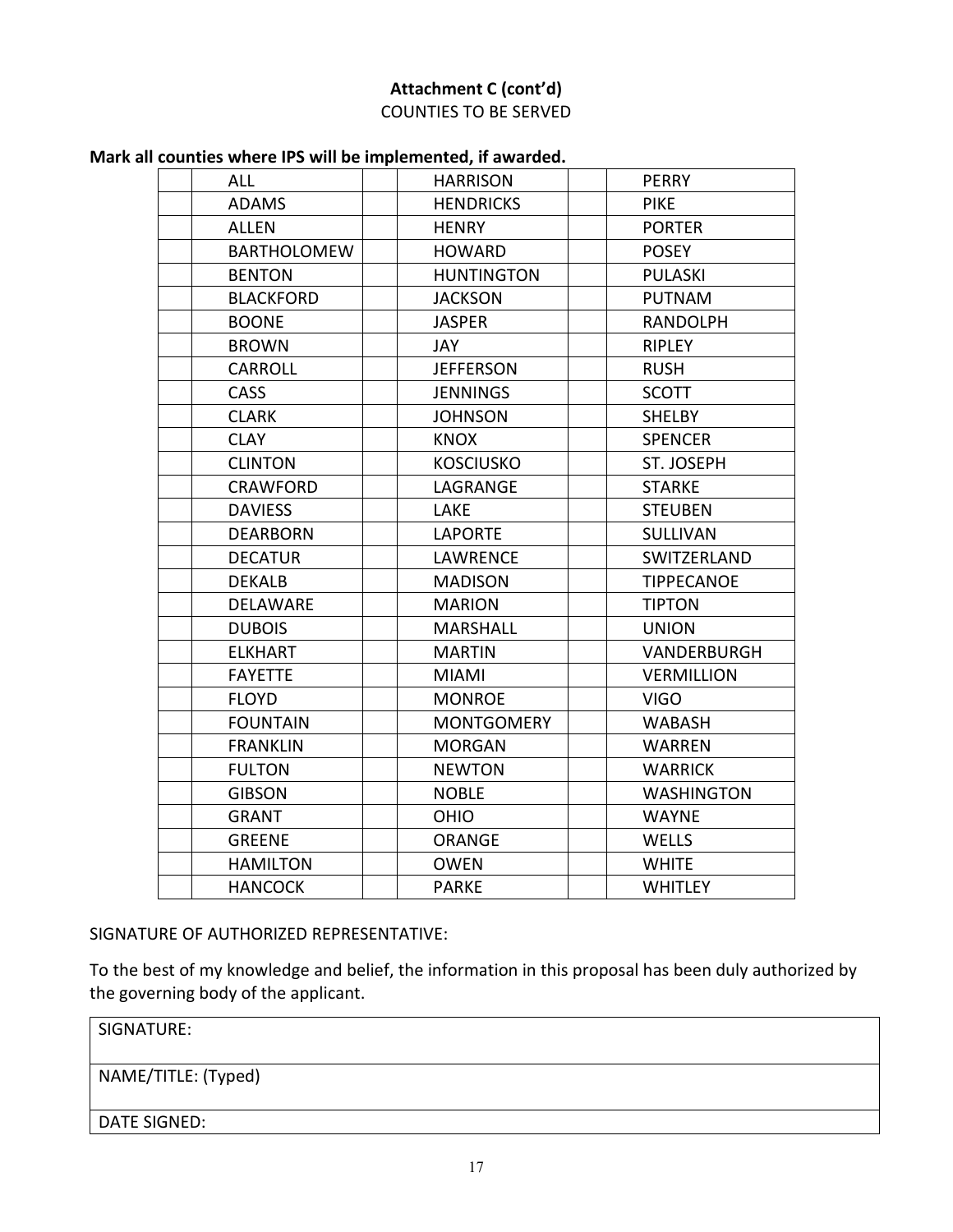### **ATTACHMENT D**

#### **SAMPLE REPORTING FORMAT**

## IPS Supported Employment Sites - Quarterly Outcomes Report for the

**IPS Learning Community**<br>January – March 2020  $\Box$  Jul<br>April – June 2020  $\Box$  Oc

Report Period (check one):

July – September 2020<br>October – December 2020

H

| <b>Agency Name:</b>                                                                                                                                                                                                                                                                                                                                                                                                                                                                      | <b>Agency Person Reporting:</b> | Date:                                                                                                                                                                                                                                                                                                             |  |  |
|------------------------------------------------------------------------------------------------------------------------------------------------------------------------------------------------------------------------------------------------------------------------------------------------------------------------------------------------------------------------------------------------------------------------------------------------------------------------------------------|---------------------------------|-------------------------------------------------------------------------------------------------------------------------------------------------------------------------------------------------------------------------------------------------------------------------------------------------------------------|--|--|
| <b>Total Number of People on Caseload of IPS</b><br><b>Supported Employment Staff.</b> Include total number of<br>clients that are on the assigned caseload of the IPS supported employment<br>staff at anytime during the reporting quarter. Only include those people<br>(unduplicated) who received at least one employment service.                                                                                                                                                  |                                 | <b>Number of New Enrollees Admitted to</b><br>the IPS Supported Employment<br><b>Program During this Reporting Quarter.</b><br>This number is a subset of total number served on IPS<br>supported employment caseload this quarter.                                                                               |  |  |
| <b>Number of People (unduplicated) from IPS</b><br><b>Supported Employment Caseload Working</b><br><b>Integrated Competitive Employment at Anytime</b><br><b>During the Quarter.</b> Integrated competitive employment is<br>defined as a community-based job that pays at least minimum wage, is<br>available to any person, belongs to the worker and does not have time<br>limits determined by the rehabilitation/mental health agency.                                              |                                 | <b>Number of New Job Starts for All IPS</b><br><b>Supported Employment Participants</b><br><b>During the Quarter.</b> Include all job starts. For<br>example, one person starts three new jobs, which equals<br>three job starts.                                                                                 |  |  |
| <b>Total Number of People on IPS Supported</b><br><b>Employment Caseload Enrolled in Education</b><br><b>Programs During this Quarter.</b> "Education" is<br>defined as a "credit-bearing educational program"--- such as<br>a technical school, college- for which the person will receive<br>documentation upon completion. Include GED prep classes.<br><b>Number of People Working Successfully in</b>                                                                               |                                 | <b>Number of People on IPS Supported</b><br><b>Employment Caseload who Enrolled in</b><br><b>Education Programs During This</b><br><b>Quarter.</b> This number will be a subset of the total<br>number enrolled in a credit-bearing education program this<br>quarter.<br><b>Number of People Not Working Who</b> |  |  |
| <b>Integrated Competitive Employment who</b><br><b>Transitioned off the IPS Supported Employment</b><br><b>Caseload during this Quarter.</b>                                                                                                                                                                                                                                                                                                                                             |                                 | <b>Transition Off the IPS Supported</b><br><b>Employment Caseload during the</b><br><b>Ouarter.</b>                                                                                                                                                                                                               |  |  |
| Staffing: Complete this section for the majority (over half) of the quarter.<br>Number of People who are Employment Specialists with an IPS Caseload (excluding the supervisor).<br>Total FTE Employment Specialists (excluding the supervisor) with an IPS Caseload - (FTE = full-time<br>equivalent). Include full-time and part-time positions. For example, 2 employment specialists working 20 hrs/week = 1 FTE.<br><b>Number of IPS Clients on Supervisor's Caseload (if any).</b> |                                 |                                                                                                                                                                                                                                                                                                                   |  |  |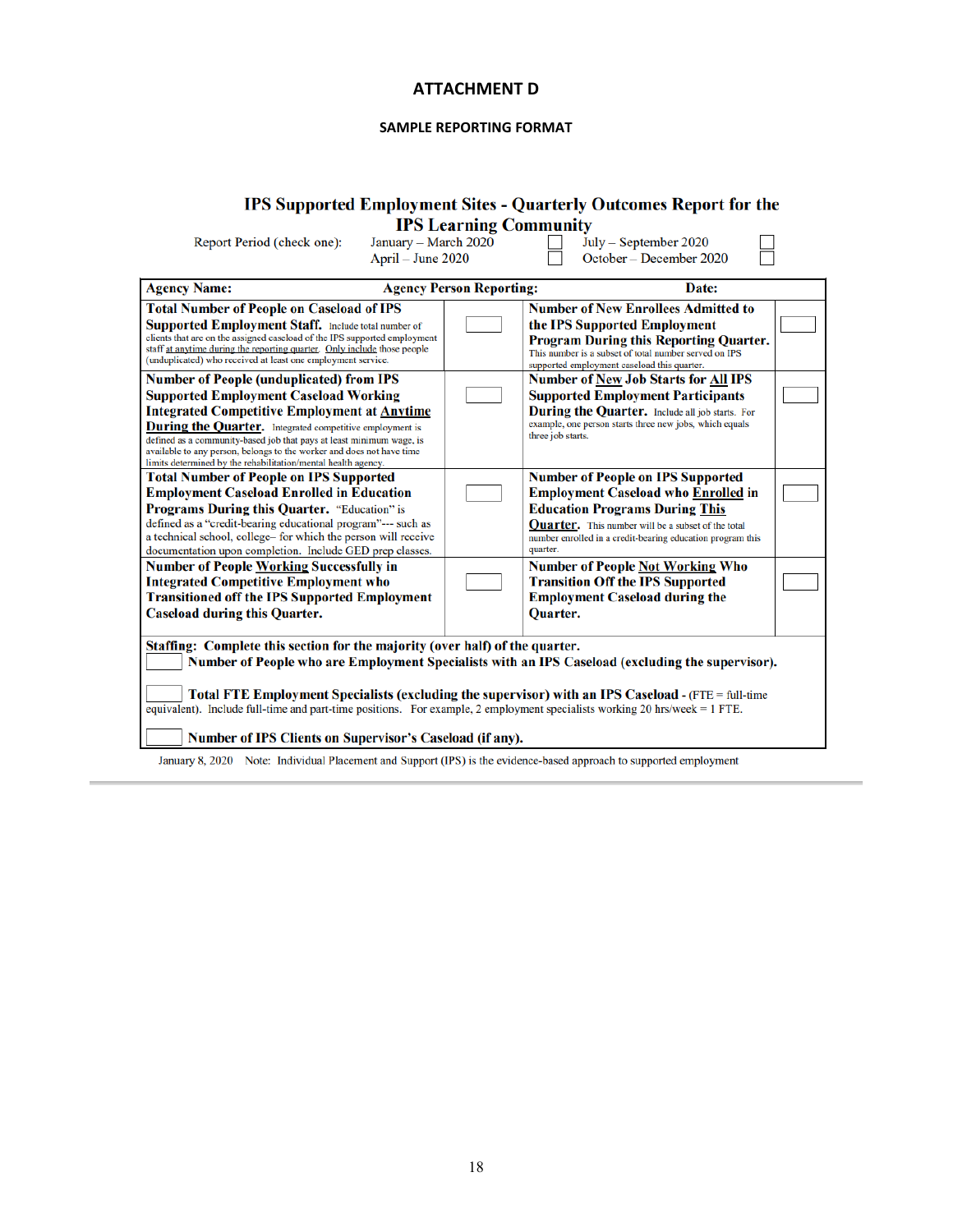### **Attachment E**

# **DRAFT**

# **Indiana Advancing State Policy Integration for Recovery and Employment (ASPIRE) Strategic Plan Goals**

### **DOMAIN: Enhance Financing/Contracting**

**GOAL 1:** Maximize all available funding sources to support the implementation and long-term sustainment of IPS, driven by providers' full understanding of compliance measures associated with each funder

*Objective 1A***:** Develop Indiana policy and best practice document(s) detailing braided/sequenced funding involving Division of Mental Health and Addiction (DMHA), Office of Medicaid Policy and Planning (OMPP) and Vocational Rehabilitation (VR) *(Timeline: 10/1/2021)*

1A1. Develop a resource map to support the implementation of IPS

**1A2.** Consult with applicable Indiana partners to increase understanding of current program structures, policies and understanding of current culture and state initiatives, to gain necessary information for development of a checklist outlining actions needed to move toward IPS/IPS early adopters.

### **Subject Matter Expertise Needed Goal 1 Objective 1A**

(VOICE/Selleck) Consult with Indiana team: status update and identification of next steps 3/8/21-4/30/21 (ASPIRE SME) Provide:

\* real life examples on how other states collaborate (DMHA/VR/OMPP).

\* developing written guidance for MRO service definitions to promote flexible, yet allowable, use of MRO funds to support IPS.

*Objective 1B***:** Research funding stream(s) to support a State Level IPS trainer/evaluator *(Timeline: 5/30/2021)*

**1B1.** Hire/Contract/Identify existing staff to fill this role

### **Subject Matter Expertise Needed Goal 1 Objective 1B**

(VOICE/Selleck) Prep and facilitate meeting between Mental health, VR, and Medicaid state agencies (DMHA, VR, and OMPP) regarding short-term strategies to support IPS, e.g., braiding funding, developing guidance on billable MRO services, review of service definitions, etc. 3/15/21 – 4/30/21

(VOICE/Selleck) Prep and facilitate second meeting between Mental health, VR, and Medicaid state agencies (DMHA, VR, and OMPP) regarding short-term strategies to support IPS, e.g., braiding funding, developing guidance on billable MRO services, review of service definitions, etc. (goal 1) 4/15/21 – 5/31/21

(ASPIRE SME) providing expertise on effective strategies for braiding and sequencing funding.

(ASPIRE SME) developing a training plan.

(ASPIRE SME) review of MRO service definitions.

(ASPIRE SME) development of written clarification to increase MRO funded services, to bolster supports needed for successful employment.

(ASPIRE SME) If MOUs are determined to be necessary between VR, DMHA, and/or OMPP, depending on Indiana's identified specific braided funding approach, support from SME(s) in developing MOU language.

### **DOMAIN: Increase Supported Employment Services/Access**

**GOAL 2:** IPS is open to anyone who wants to work, ensuring employment is a powerful tool in the recovery toolbox

*Objective 2A:* Increase awareness in the general public about the importance of employment for individuals with mental health diagnoses *(Timeline: 12/31/2021)*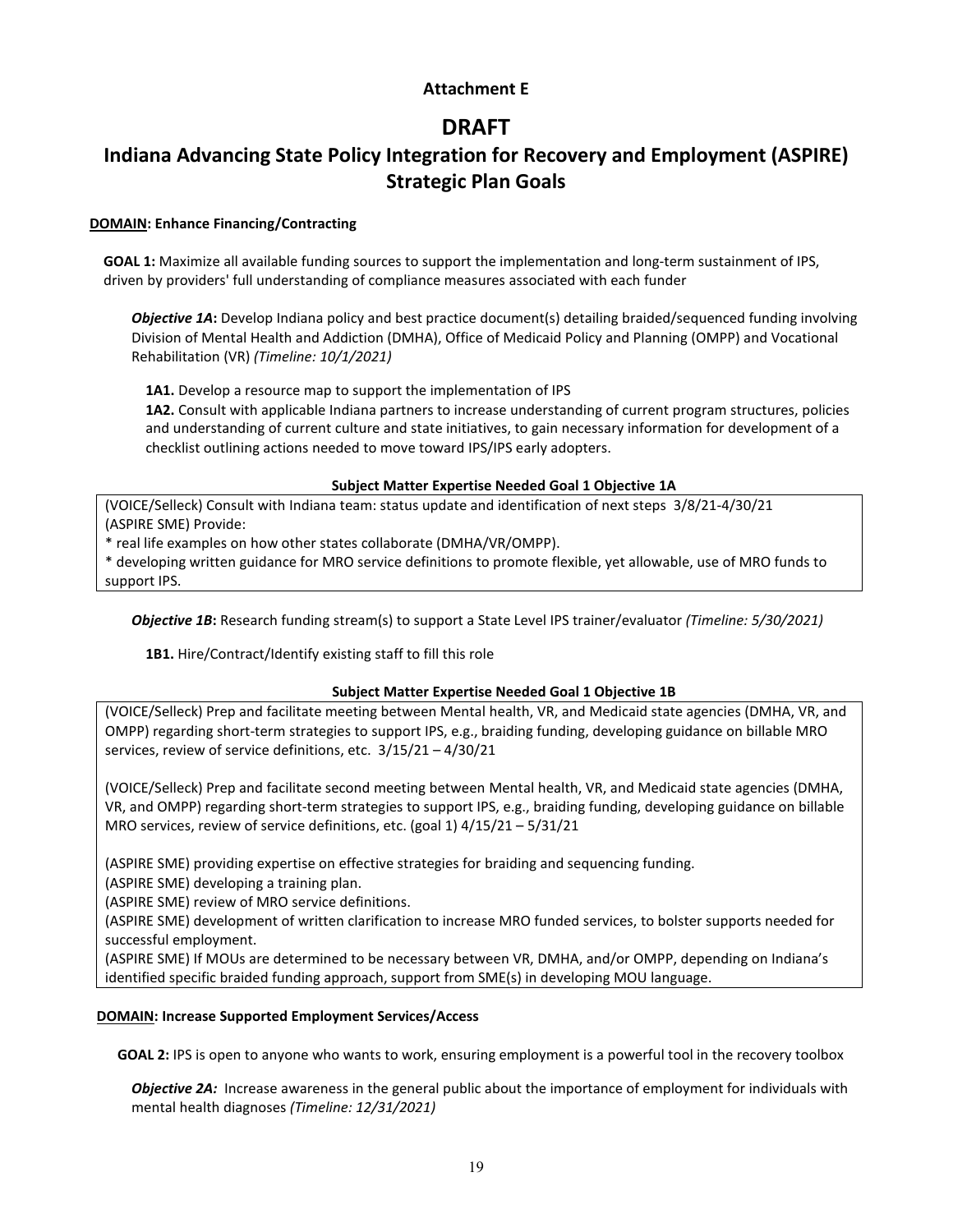**2A1.** Continue efforts to increase awareness in the general public about the importance of employment for individuals with mental health diagnoses, including messaging around employment as part of recovery

### **Subject Matter Expertise Needed Goal 2 Objective 2A**

(ASPIRE SME) Providing technical assistance to support Indiana with implementation of IPS, including targeted support in adopting all IPS principles, especially the four principles identified above as posing the most challenge for Indiana, focused on interagency collaboration.

(ASPIRE SME) Reviewing/sharing state plans and agency policies and recommending revisions for Indiana to expand support of competitive integrated employment for individuals with mental health conditions.

(ASPIRE SME) Developing training and providing technical assistance to further efforts to promote employment as part of recovery.

**2A2.** Identify strategies to reach targeted audiences to promote the message that employment should be accessible to anyone who wants to work, including strategies for CMHC leadership and clinical staff

### **Subject Matter Expertise Needed Goal 2 Objective 2A**

(ASPIRE SME) Developing a training plan.

(ASPIRE SME) Continued focus on increasing awareness around how bias and stigma can pose unintended barriers to accessing services and implementing strategies to address inequities in pursuing employment, including wrap-around supports e.g., housing, transportation, childcare, etc.

*Objective 2B***:** Build capacity within Community Mental Health Center early adopters to provide employment services to individuals with mental health diagnoses *(Timeline: 9/30/2023)*

**2B1.** Identify strategies to build capacity within CMHCs to expand employment services to additional individuals

### **Subject Matter Expertise Needed Goal 2 Objective 2B**

(ASPIRE SME) Developing a plan to adequately fund employment services. (ASPIRE SME) Continued focus on increasing awareness around how bias and stigma can pose unintended barriers to accessing services and implementing strategies to address inequities in pursuing employment, including wrap-around supports e.g., housing, transportation, childcare, etc.

### **GOAL 3: CMHCs to build capacity to serve all individuals who want employment services while VR ensures there are no unnecessary delays in the employment process**

*Objective 3A***:** Ensure VR policies and practices support rapid job search *(Timeline: 6/30/2022)*

**3A1.** To examine VR practices, such as the length of time from application and eligibility to engagement in services. Identify and implement revisions to promote rapid job search, reduce or eliminate service delays, and reduce risk of disengagement.

#### **Subject Matter Expertise Needed Goal 3 Objective A**

(ASPIRE SME) Share successful practices for rapidly engaging individuals and decreasing the time it takes to process VR applications.

(ASPIRE SME) – review current VR practices and identify areas that may not support rapid engagement and recommend revisions to address.

*Objective 3B:* Ensure DMHA and CMHC policies and practices support rapid job search *(Timeline: 6/30/2022)*

#### **Subject Matter Expertise Needed Goal 3 Objective 3B**

(ASPIRE SME) Reviewing/sharing state plans and agency policies and recommending revisions for Indiana to expand support of competitive integrated employment for individuals with mental health conditions.

#### **DOMAIN: Increase Supported Employment Services Training/Technical Assistance**

**GOAL 4: The provision of employment services is integrated with mental health treatment**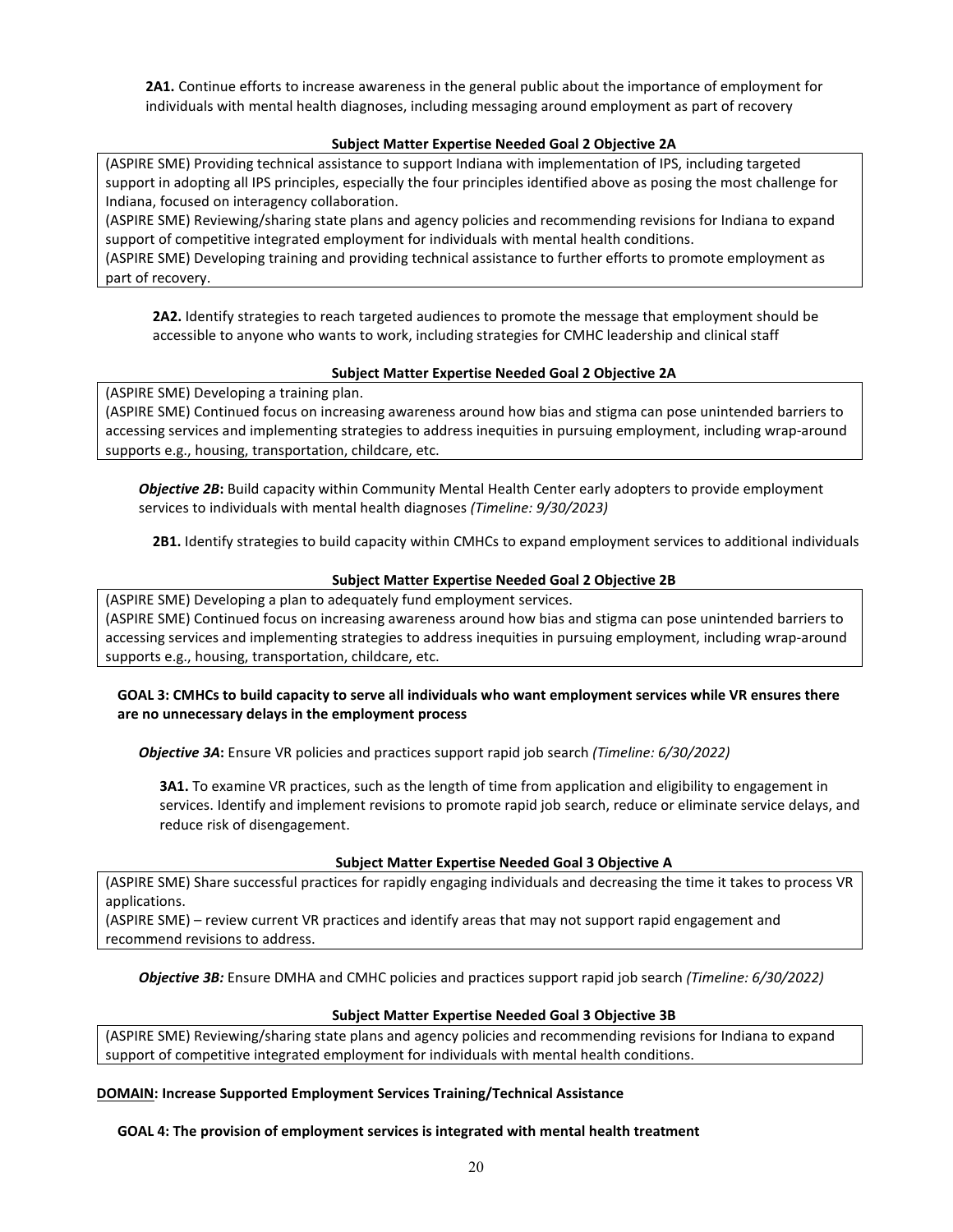*Objective 4A***:** The provision of employment services is integrated with mental health treatment *(Timeline: 9/30/2023)*

**4A1**. Increase knowledge and gain buy-in from CMHC early adopters' leadership and clinical staff

### **Subject Matter Expertise Needed Goal 4 Objective 4A**

(ASPIRE SME) Reviewing/sharing state plans and agency policies and recommending revisions for Indiana to expand support of competitive integrated employment for individuals with mental health conditions as part of the treatment plan.

(ASPIRE SME) Continued focus on increasing awareness around how bias and stigma can pose unintended barriers to accessing services and implementing strategies to address inequities in pursuing employment, including wrap-around supports e.g., housing, transportation, childcare, etc. as part of the treatment plan.

*Objective 4B*: Ensure that the various state agency policy, procedures, and practices support this goal *(Timeline: 9/30/2022)*

**4B1.** Review state agency policy, procedures, and practices

### **Subject Matter Expertise Needed Goal 4 Objective 4B**

(ASPIRE SME) Assisting the steering committee in the development of the training and technical assistance necessary to support the IPS principles, particularly integrating employment as part of the treatment plan.

(ASPIRE SME) Development of written clarification to increase use of MRO funded services, to bolster supports needed for successful employment.

(ASPIRE SME) Develop a training plan.

(ASPIRE SME) Review of MRO service definitions.

### **DOMAIN: Interagency Collaboration**

### **GOAL 5: Indiana receives technical support and training as a foundation toward infrastructure changes necessary to sustain the provision of IPS statewide.**

*Objective 5A*: Recommend solutions to any identified barriers, including how to create, strengthen, and maintain relationships across the team (internal to CMHC as well as with VR and other stakeholders on the Steering Committee) *(Timeline: 1/1/2022)*

**5A1**. Recommend solutions to any identified barriers to support sustainability

### **Subject Matter Expertise Needed Goal 5 Objective 5A**

(VOICE/Selleck) Debriefing w/ SME and State Leads following DMHA, VR, OMPP meetings 4/15/21-5/31/21 (ASPIRE SME) SME guidance in the development of qualifications and criteria for the development of a statewide training position(s)

(ASPIRE SME) Identify strategies to ensure necessary braided and sequenced funding to sustain IPS long term

**Objective 5B**: Develop training and technical assistance recommendations to be included in webinar/training sessions for all CMHC, VR staff, and other Steering Committee membership constituents. *(Timeline: 1/1/2023)*

**5B1**. Develop training and webinar material(s) for the various IPS constituents in Indiana

**5B2**. Assist in adding website components for specific audiences

### **Subject Matter Expertise Needed Goal 5 Objective 5B**

(ASPIRE SME) Assistance in the development and delivery of additional training to continue to promote buy-in from CMHCs, state agency leadership, and other stakeholders.

(ASPIRE SME) Technical assistance to explore more long-term funding options to ensuring statewide training capacity. (ASPIRE SME) Assisting the steering committee in the development of the training and technical assistance necessary to support the IPS principles, particularly the four principles Indiana has identified as posing the most challenge. (ASPIRE SME) Providing technical assistance to support Indiana with implementation of IPS, including targeted support